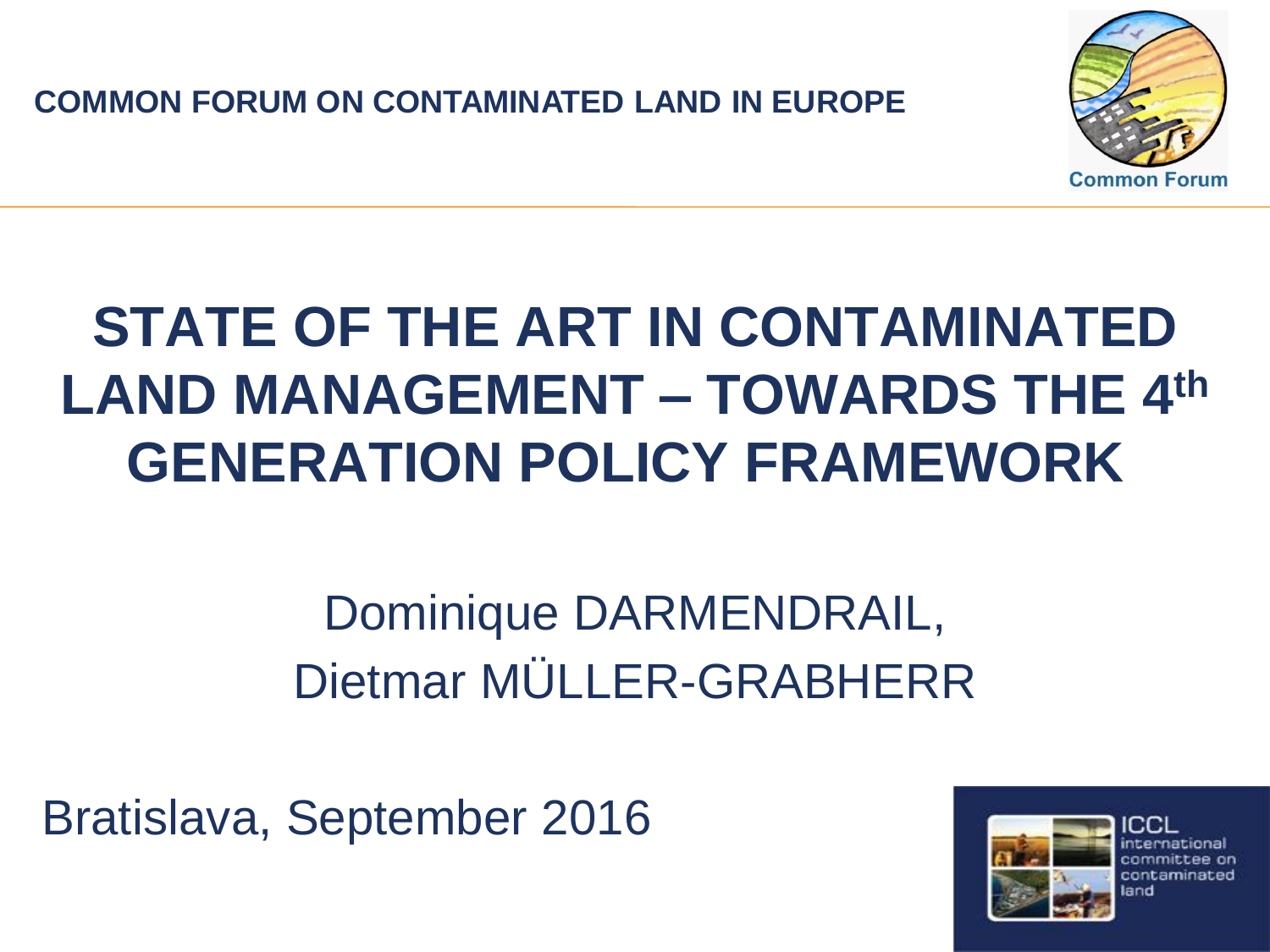



- ◆ Network of contaminated land policy experts and advisors dealing with contaminated land management:
	- International scale (since 1993), Europe (since 1994)

### Mission:

- Being a platform for exchange of knowledge and experiences, for initiating and following-up of international projects among members,
- Establishing a discussion platform on policy, research, technical and managerial concepts of contaminated land,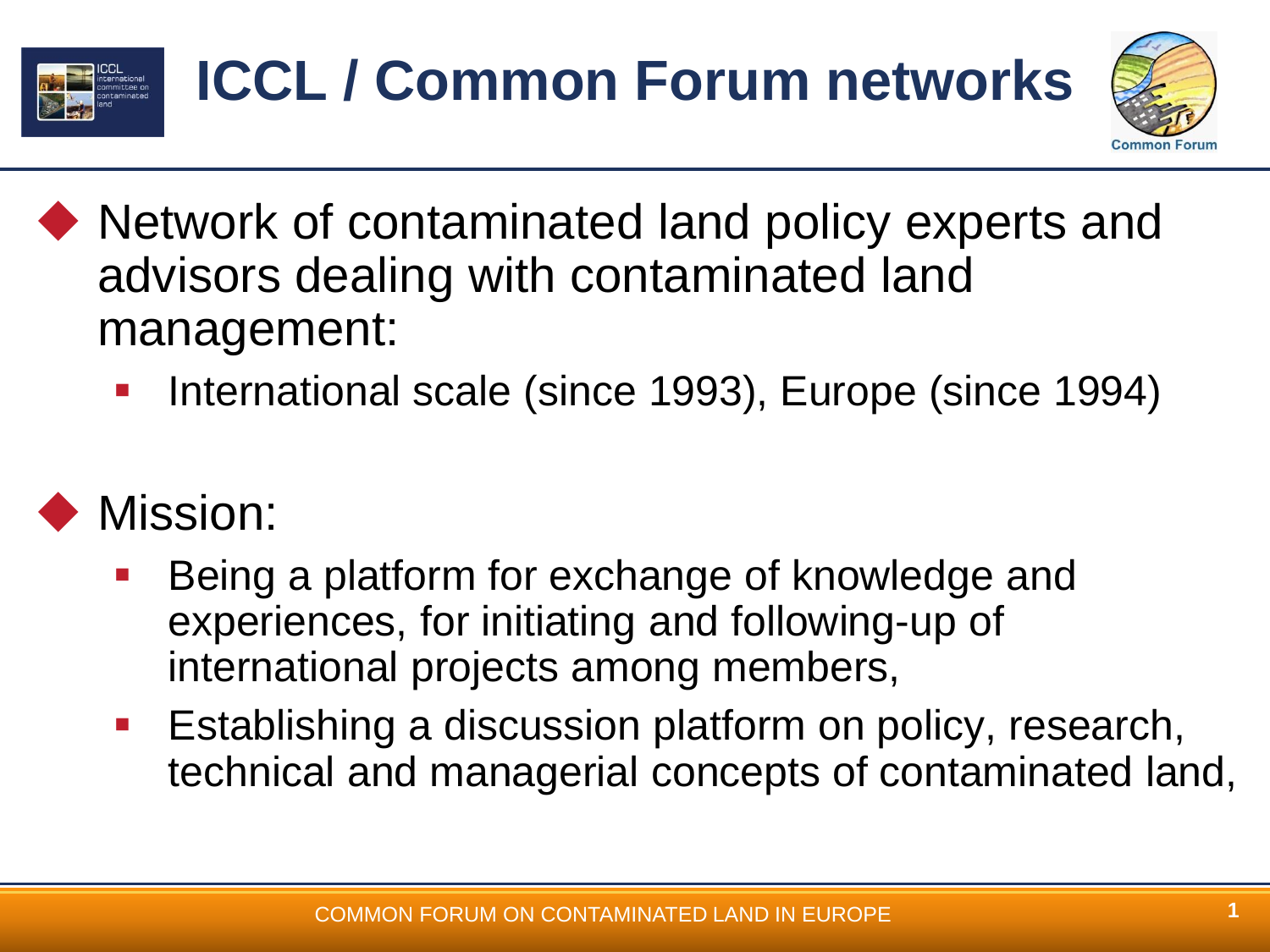## **Legislation applying to Contaminated Land Management**

- ◆ Two levels of legislation:
	- The National / Regional level
	- **The European** Union level

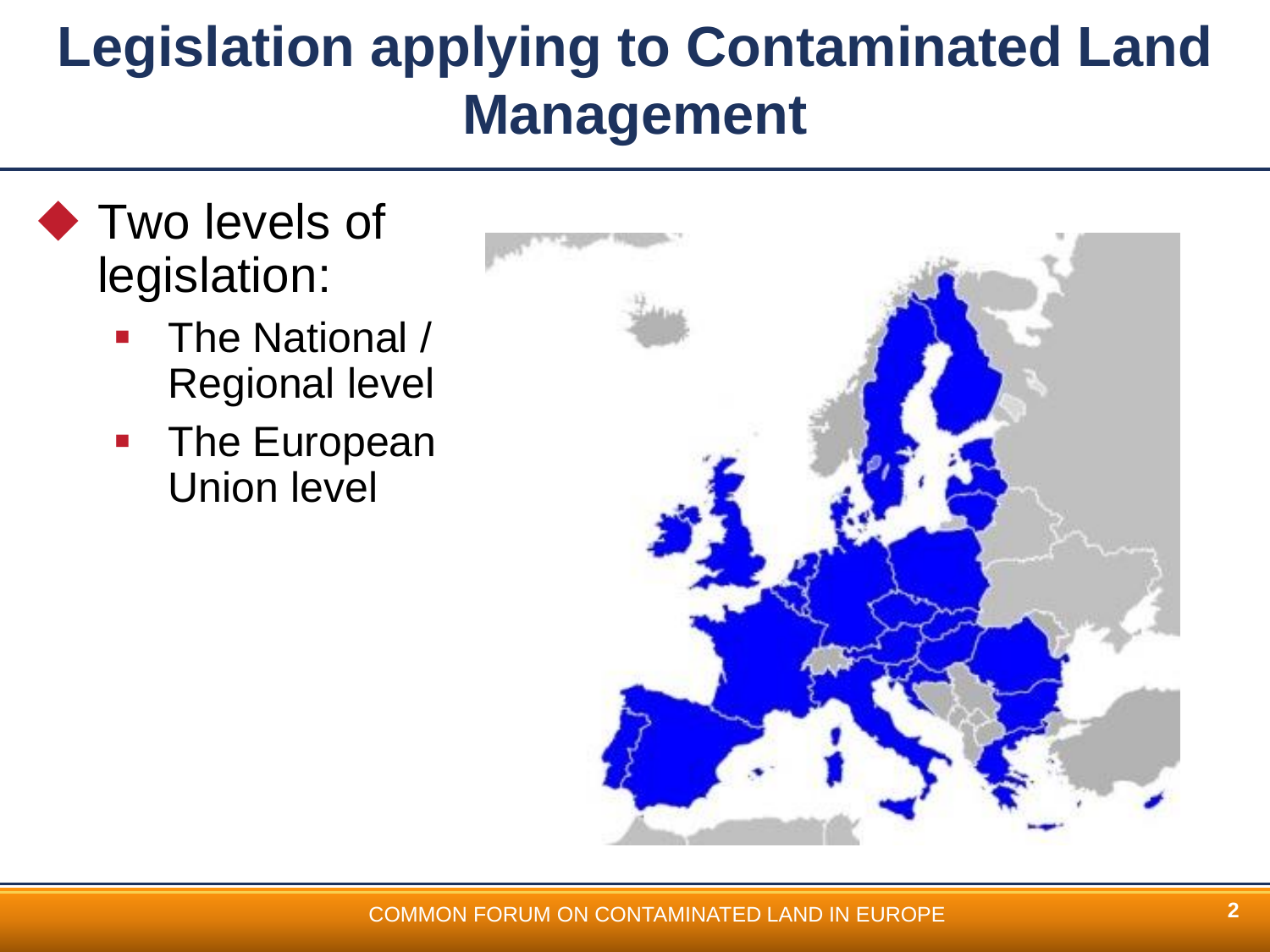### **Evolution of contaminated land policies at national level**

- **First generation: the early days 1980**
	- Drastic risk control, focus on soil contamination
	- systematic approaches (protocols, national inventories)

#### **Second generation: contaminated land risk assessment 1990**

- Possibilities for tailor-made approaches with cost effective investigations
- **Landuse becomes very important in assessment and** decision making

 **Third generation: Risk Based Land Management and solution design 2000**

- Integration with spatial planning, water management, socio-economy
- Economic development vs. protection of Environment & HH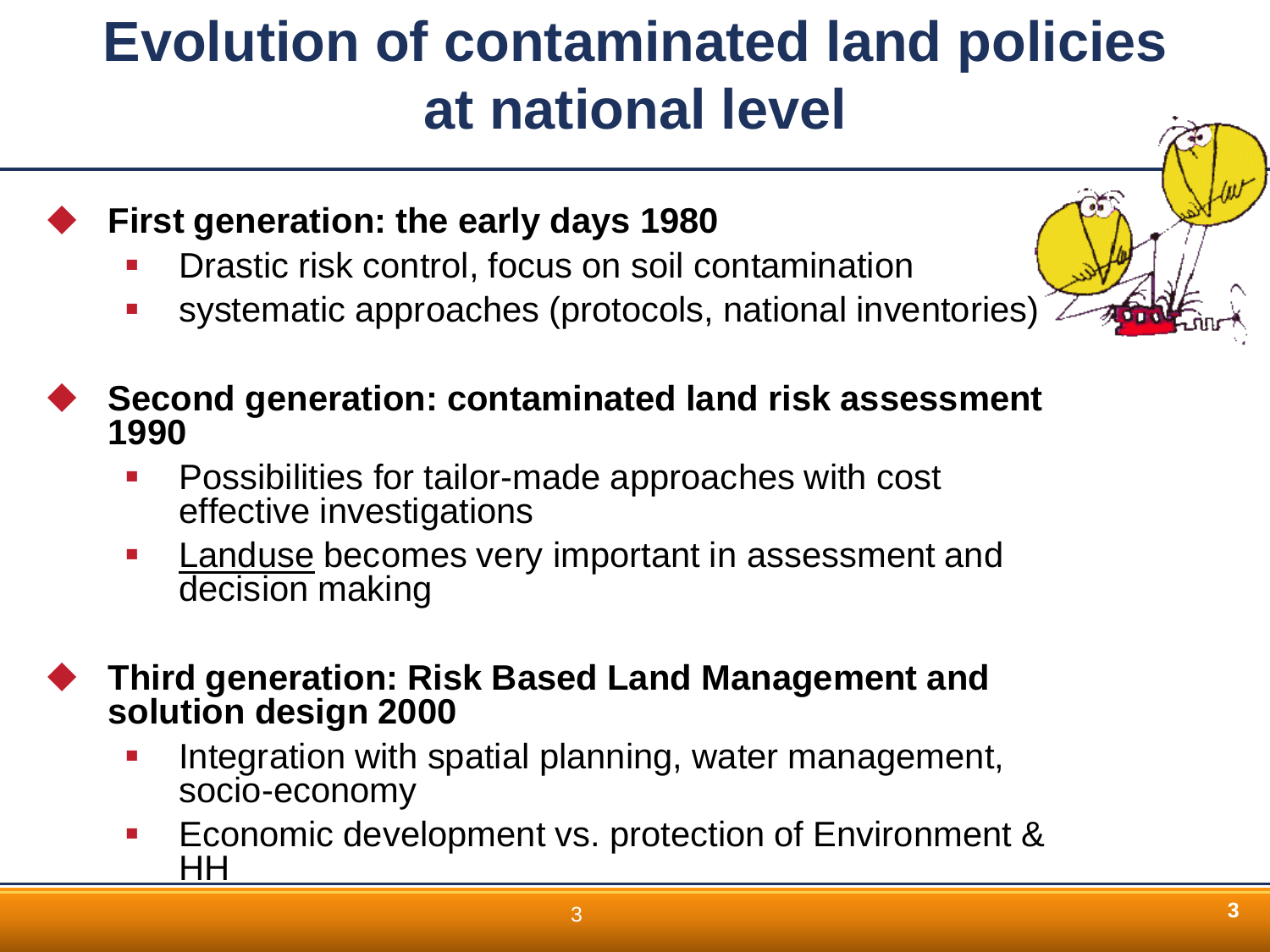# **Contaminated Land Management**

- **Several dimensions / a single framework**
	- **With legal, technical, financial, organisational tools**
	- Preventing new pollution Impact Assessment of new projects
	- Operating industrial sites:
		- Preventing Accident / special infrastructures, warning systems, monitoring
		- Reducing emissions / Use of BATNEEC (processing, filtering)
		- Polluter pays principle
		- Act as soon as emission.
	- Legacy pollution:
		- Risk based approach from RBLM to sustainable land management
		- Use a tiered approach using cost-benefits approach
		- Combining and balancing the three pillars of sustainable remediation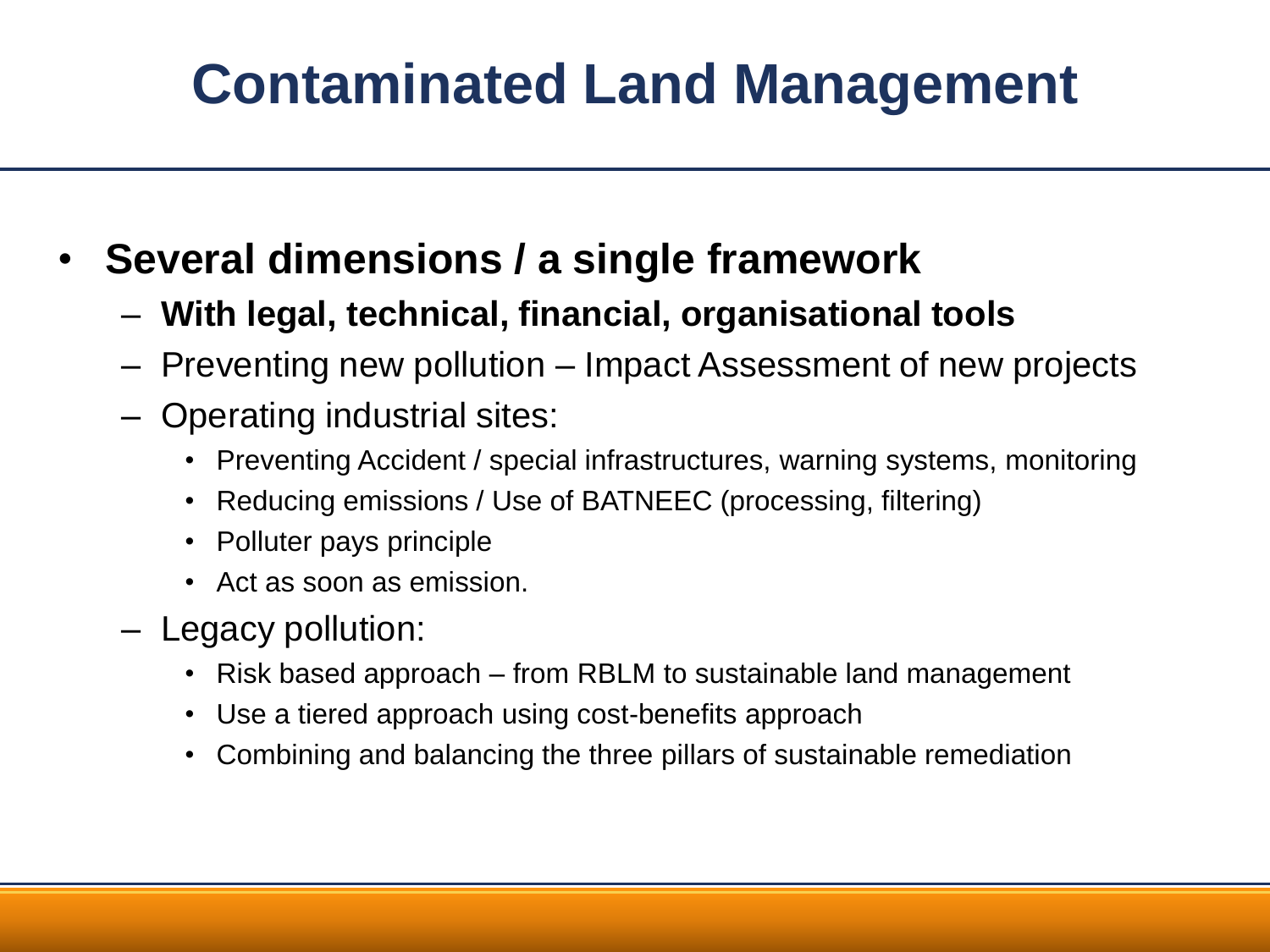# **Harmonisation or Common Ground?**

#### **Technical level:**

- Tool box for Risk Assessment, with several models, different levels of details
- Common protocol for choosing the appropriate models
- Common set of exposure factors, reference doses?
- Recommendations for i.e. use of safety factors? Taking into consideration background levels?
- **Smart combination of models and measurements** needed!!!

#### **Political level**:

- Acceptable risk for different land uses?
- Targets to be protected (Human Health, Ecosystems? Ground water, Surface waters, Others?)
- Substances to be covered / excluded
- Risk management tools (e.g. restriction of use)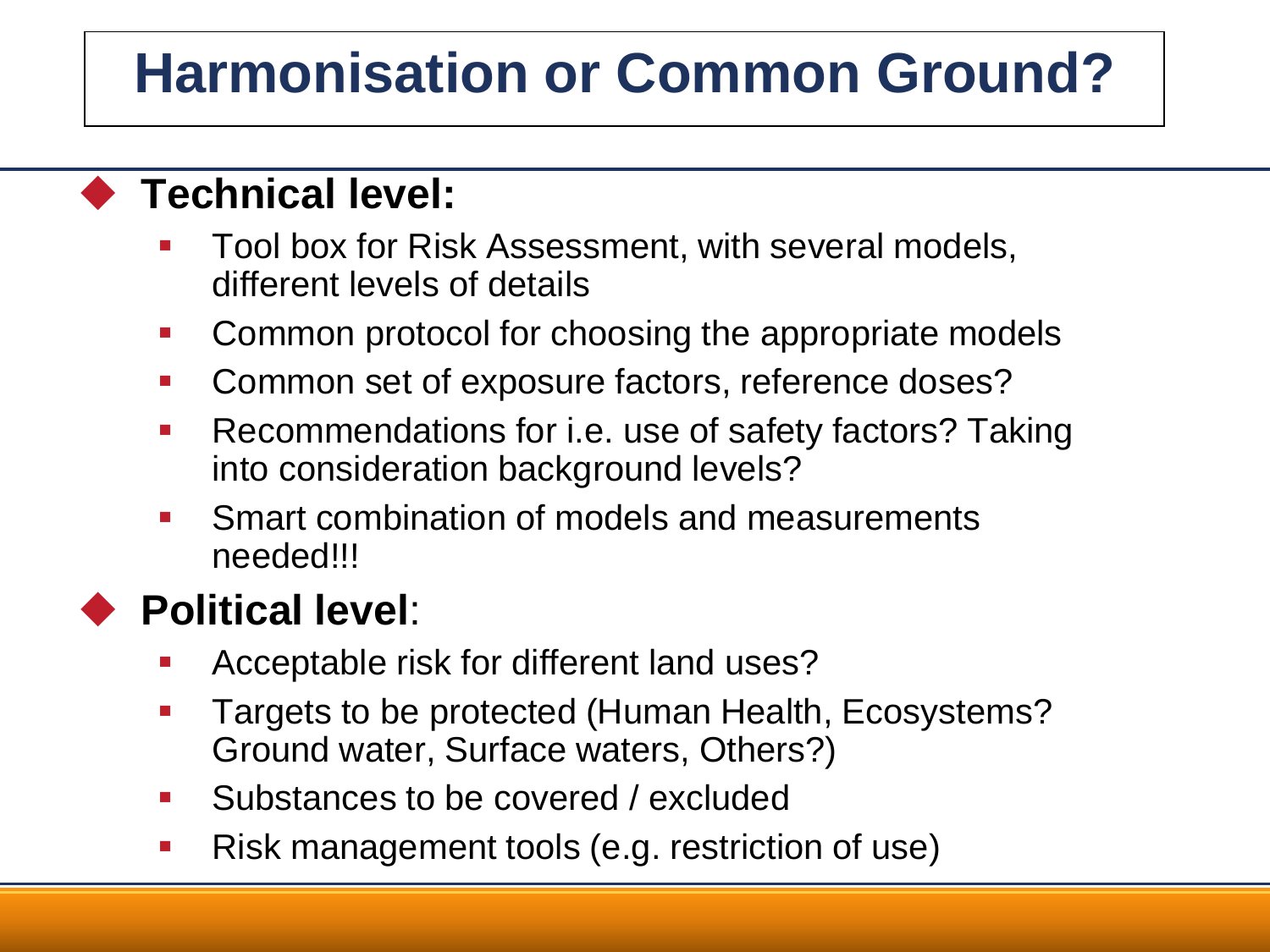# **Challenges faced by attending countries**

- ◆ Preventing new pollution !!!!
- ◆ Identify the « challenge »:
	- No common definition (CS / Brownfield): Does it matter?
	- Different registers with different objectives (preventing, communicating)
- ◆ Common ground for assessing:
	- Risk-based Assessment and Management
	- Via precautionary thresholds/guidance values or sitespecific approach?
- Remediation & monitoring technologies
	- Lot of developments since the last 20 years
	- « Specials » sensitive areas, fast growing environments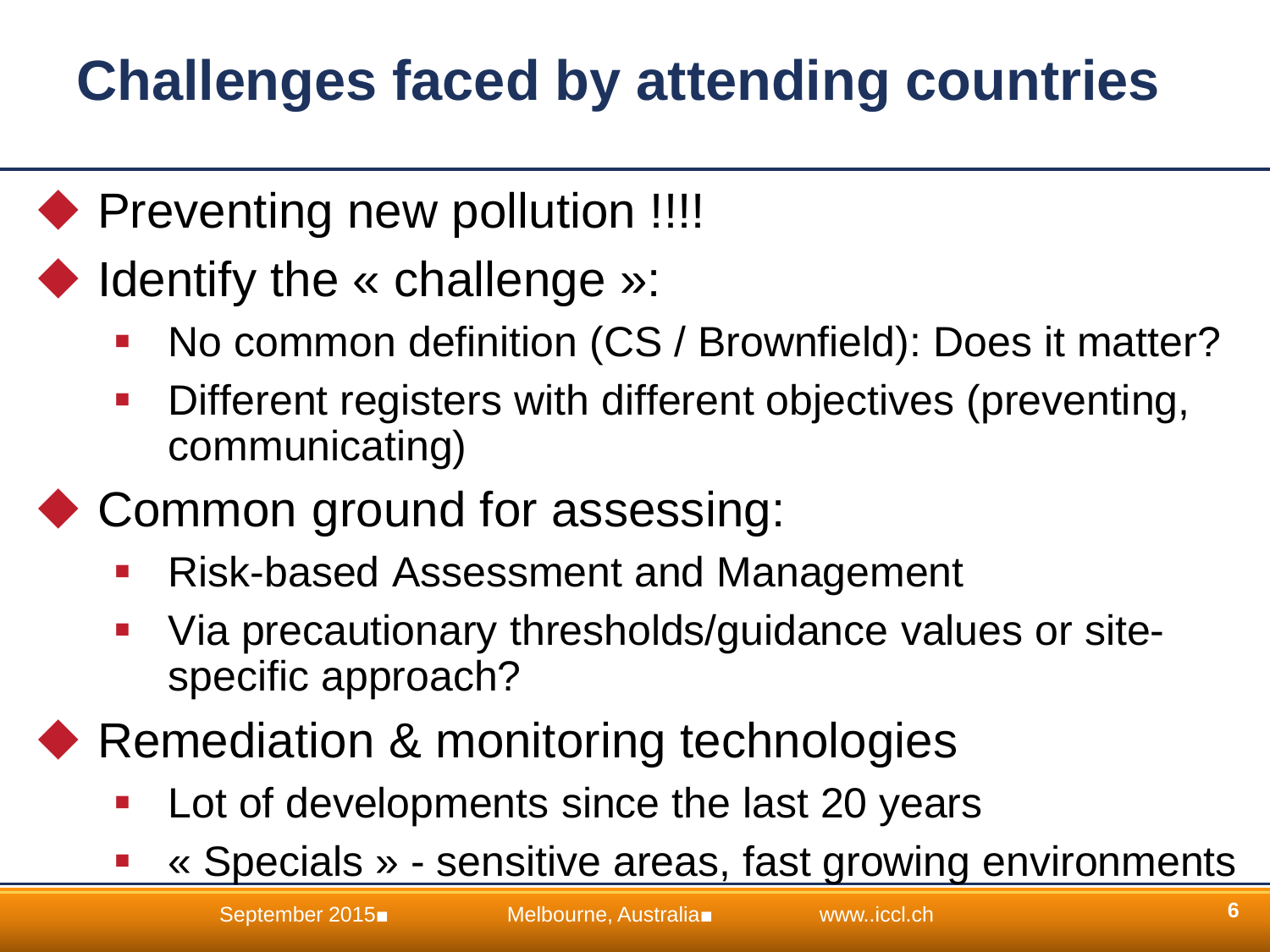# **Common remaining challenges - Situations**

- ◆ Brownfields, sediments and Mining areas
- ◆ Emerging contaminants:
	- What we expected (PFOS, pharmaceuticals, phthalates, etc.)
	- What was mentioned by countries (Pb, BaP, asbestos, …) – Emerging issues
- ◆ Hg (Minamata Convention)?
- Diffuse pollution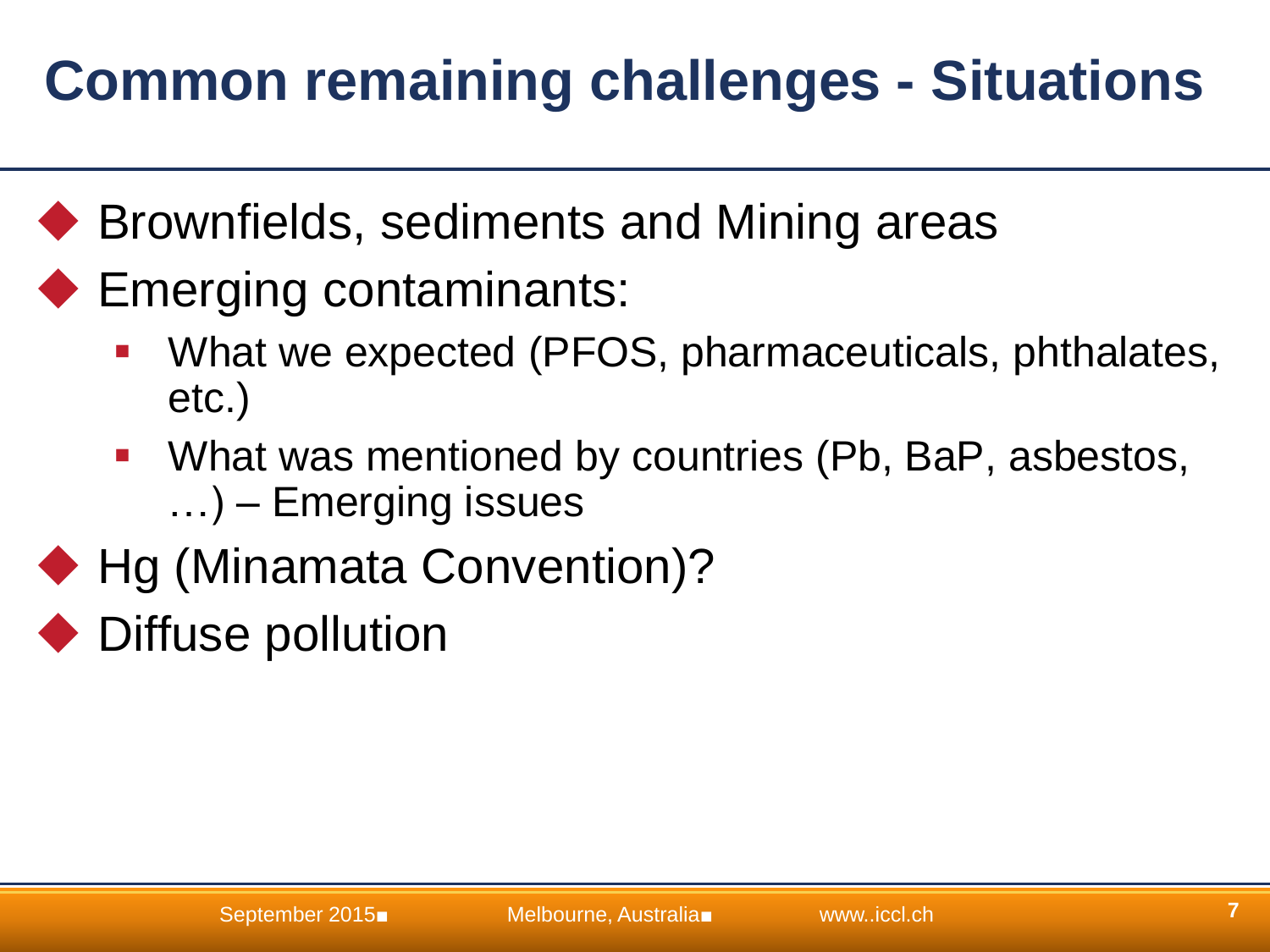### **Some remaining challenges - Processes**

#### **Responsibilities:**

- Polluter Pays Principle remaining
- **Preventing new pollution, new orphan sites** 
	- The challenge of parent companies / corporates
- Transferring liabilities?

### ◆ Financing CLM:

- Public budget shrinking
- Regulatory instruments attached to a person /company, the land, a sector
- **Innovative funding mechanisms for tackling** all situations (insurance, financial assurance, product taxes, …)

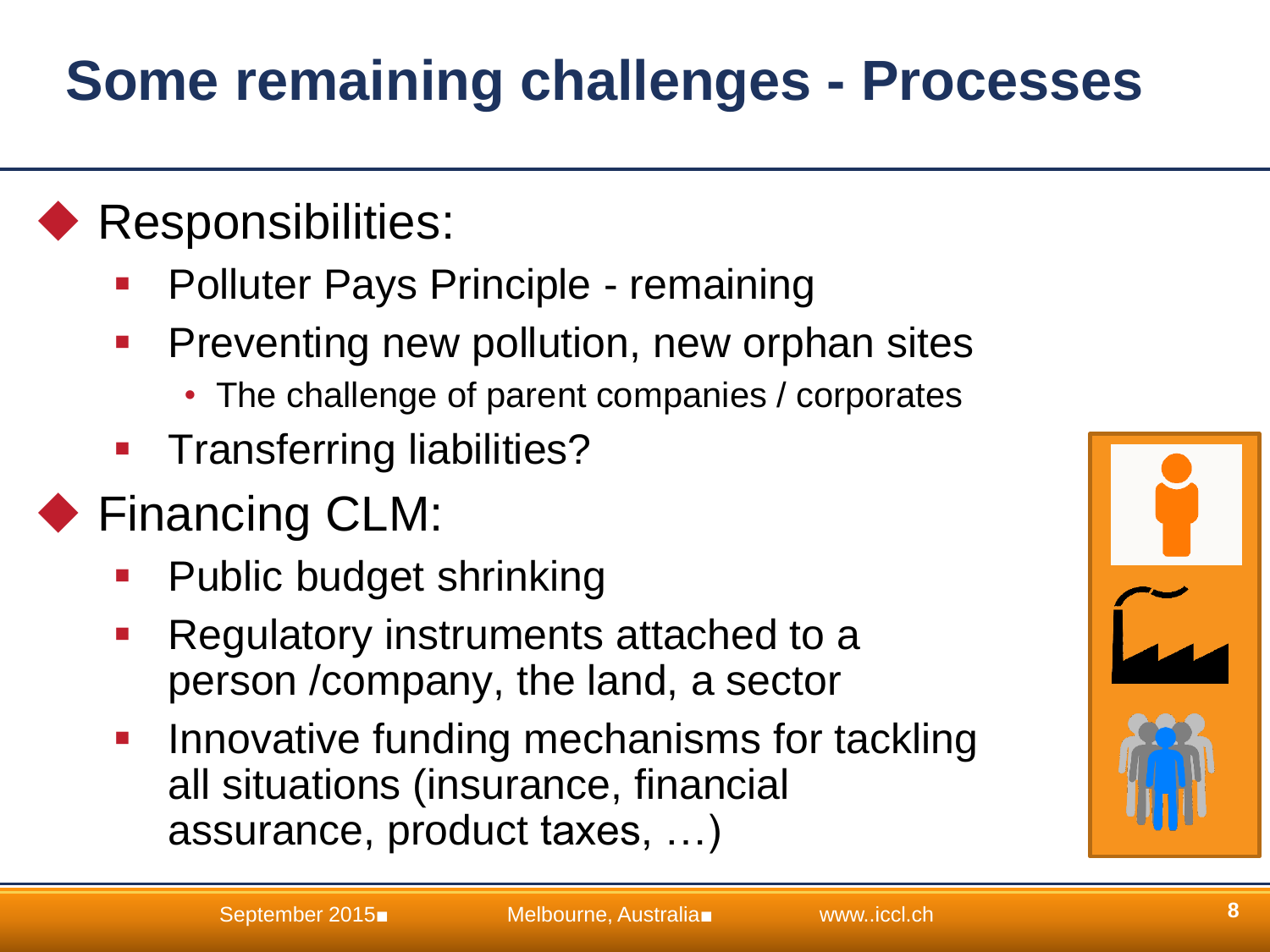### **Common remaining challenges – Others**

- ◆ Connecting to land planning / communities
	- Risk communication
- ◆ Sources of information
- ◆ Capacity Building
	- With neighbours



- ◆ Remaining Gaps
	- Emerging contaminants & Mixtures / Cocktails
	- Dealing with uncertainities (Delineation of sources, plumes) - HIT THE GOOD CAUSES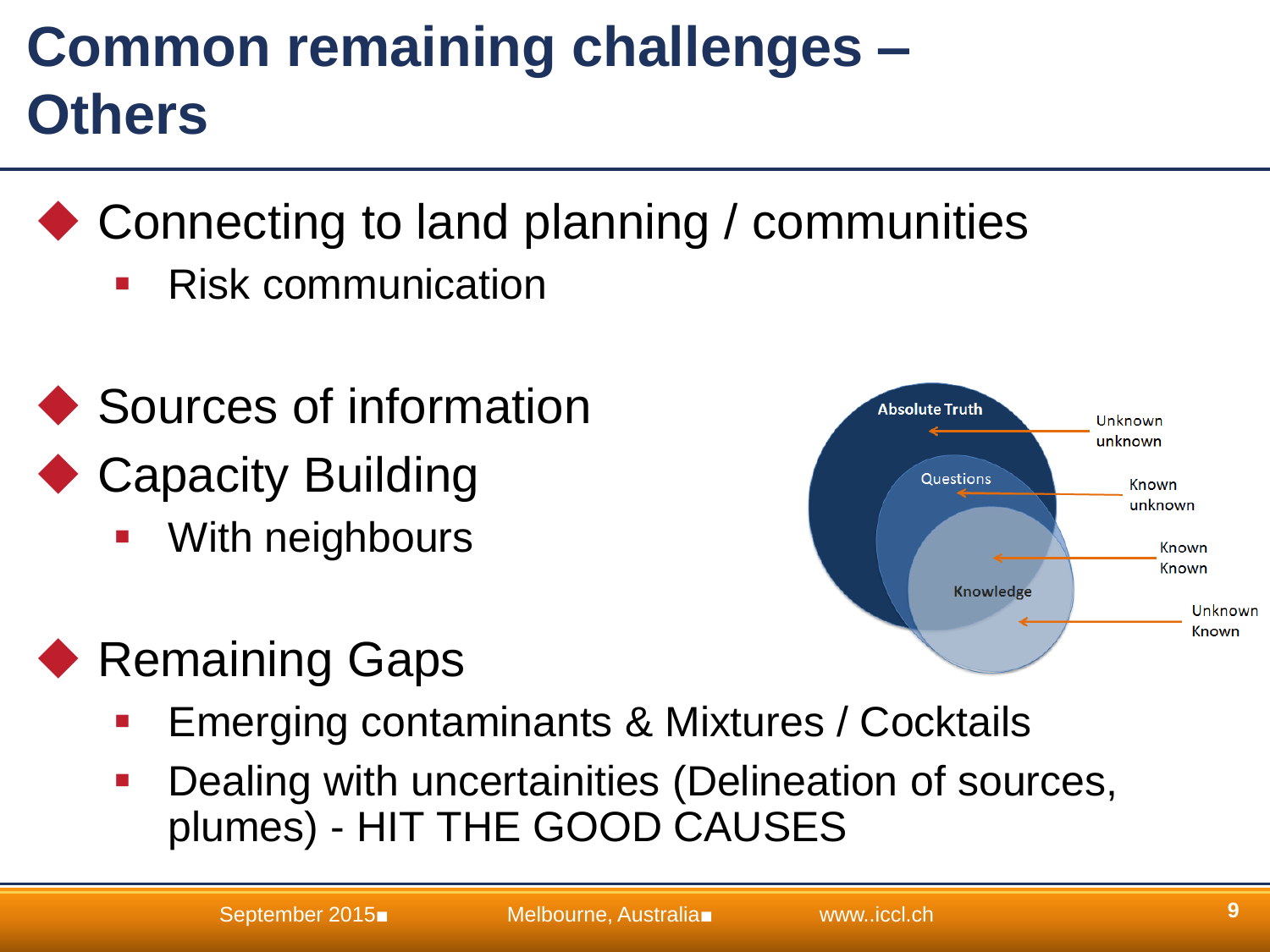### Regulatory environment at European level

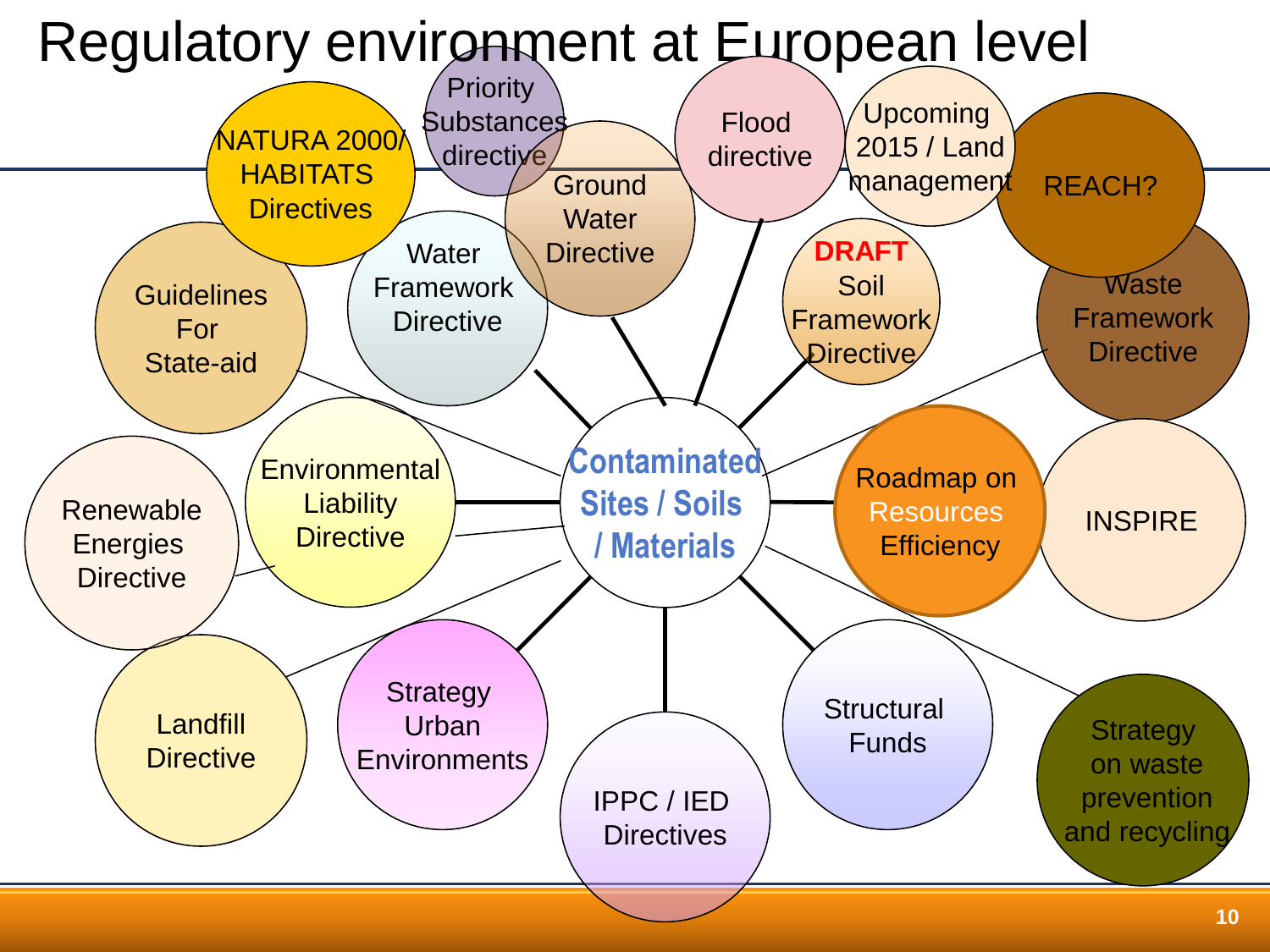### the 2006 Soil Protection Strategy

- 4 pillars:
	- Framework legislation with protection and sustainable use of soil
		- Soil Protection Directive proposal
	- **Integration of soil protection into other policies** 
		- Environmental Liability & Industrial emissions Directives Implementation phase
		- Revision of the Sewage Sludge and Wastes Directives
		- INSPIRE / format for environmental reporting
		- Soil Provisions in the Renewable Energies Directive
		- Roadmap on Resource Efficiency (*policies take into account their direct and indirect impact on land use in the EU )*
		- Biodiversity, Climat Change, Rural development Plans, etc.
	- Closing the recognised knowledge gap by Community and national research programmes;
	- Increasing public awareness of the need to protect soil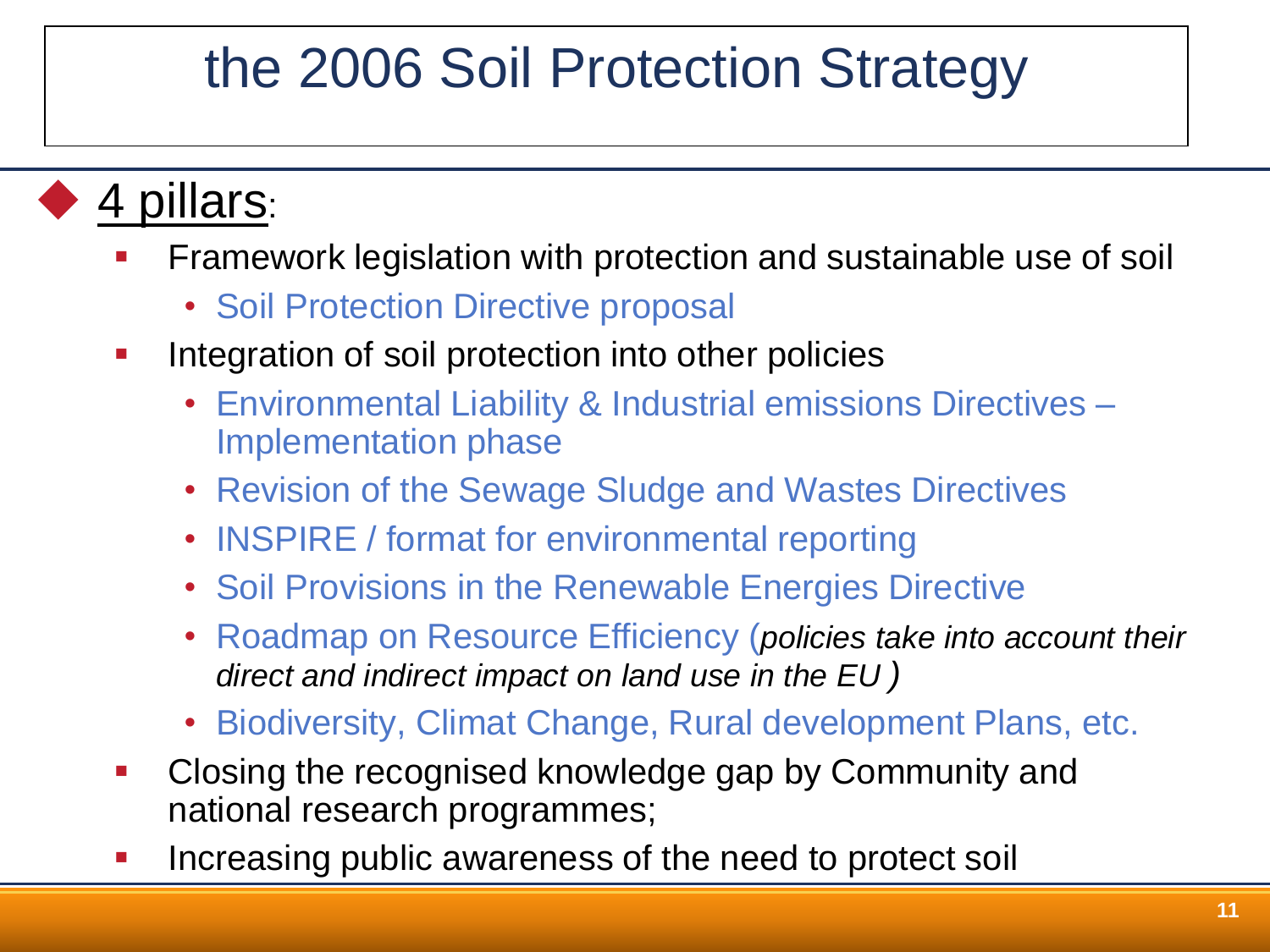# **New EC initiative on Soil / Land**

- ◆ Soil Protection Directive proposal / Withdrawn in May 2014
- $\blacktriangleright$  7th EAP:
	- *how soil quality issues could be addressed using a targeted and proportionate risk-based approach within a binding legal framework*

### UN Sustainable Development conference:

- *need for urgent action to reverse land degradation and to achieve a land-degradation neutral world in the context of sustainable development*
- ◆ European Soil Partnership since 2014
- ◆ Land Communication in 2016?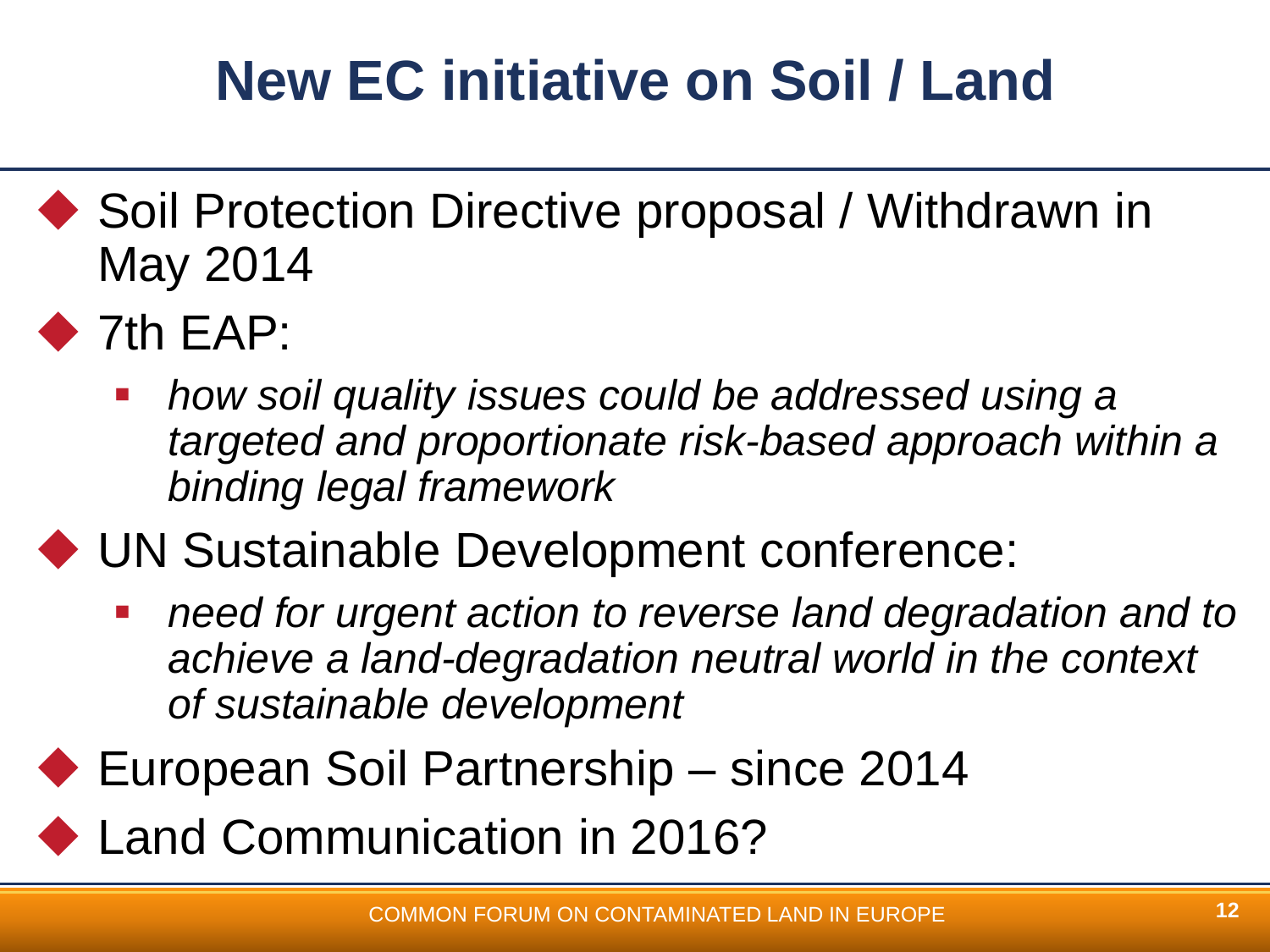# **TYPES OF SITUATION FACED**

◆ Suspected land: is it a problem? Is it risky?



◆ Are the impacts caused by the operating site acceptable?

 $\bullet$  Is the future redevelopment project feasible on this particular site?

Site closure: What should I do for regenerating the land?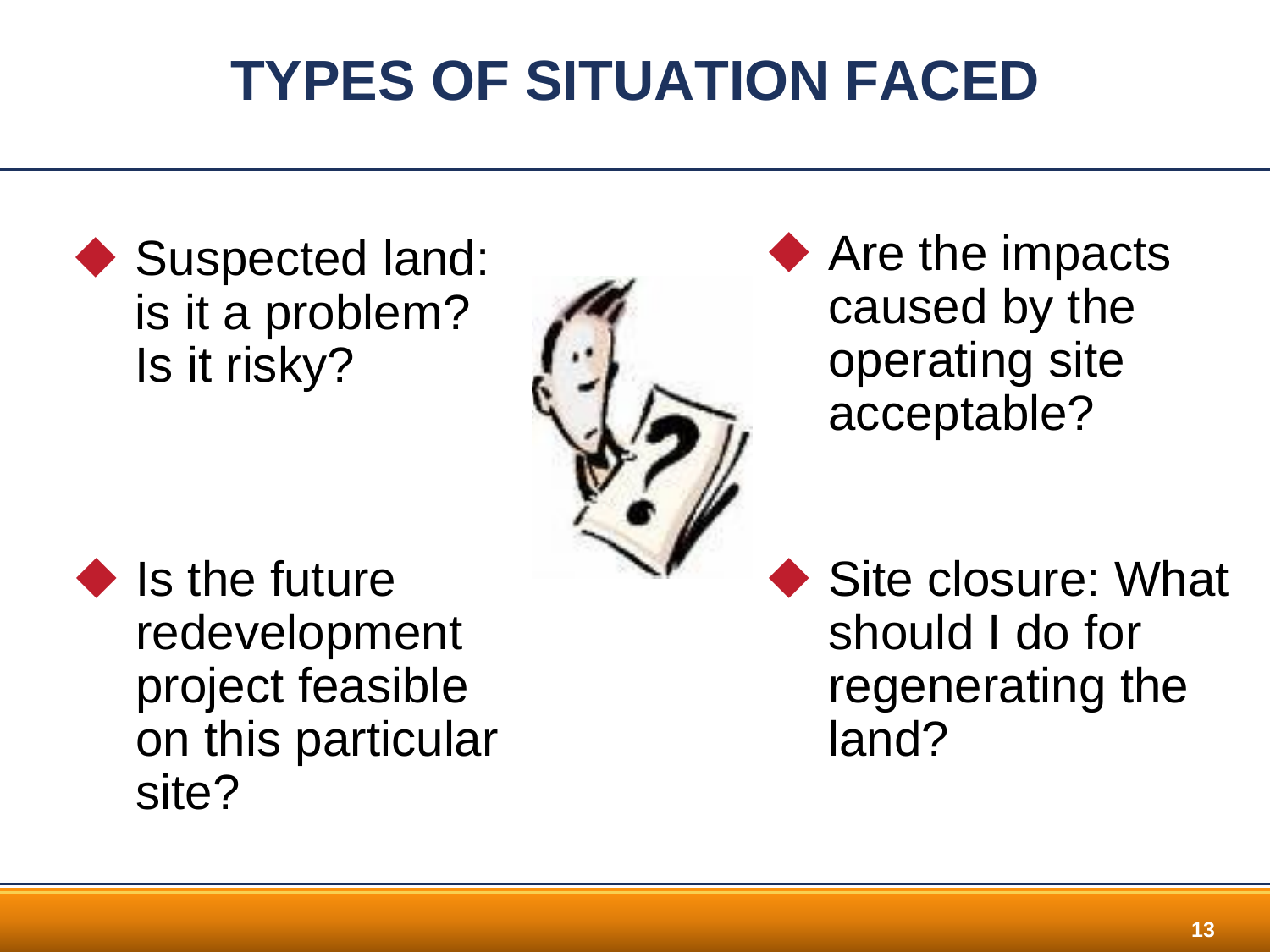

- Suspected site: is it a problem? Is it risky?
- Is the future redevelop-<br> $\begin{bmatrix} 1 & 1 \\ 1 & 1 \end{bmatrix}$  acceptable? ment project feasible on this particular site?
- Is an Area approach more suitable (cumulative)?
- Are the operating site impacts acceptable?
- Are the industrial area impacts
	- Site closure: What should done for regenerating the land?

ew project

Site /

 $\sqrt{a}$ 

Will the new project have an impact (BATNEEC use, best practices for operation, controls)? Is there a potential cumulative impact with other sources?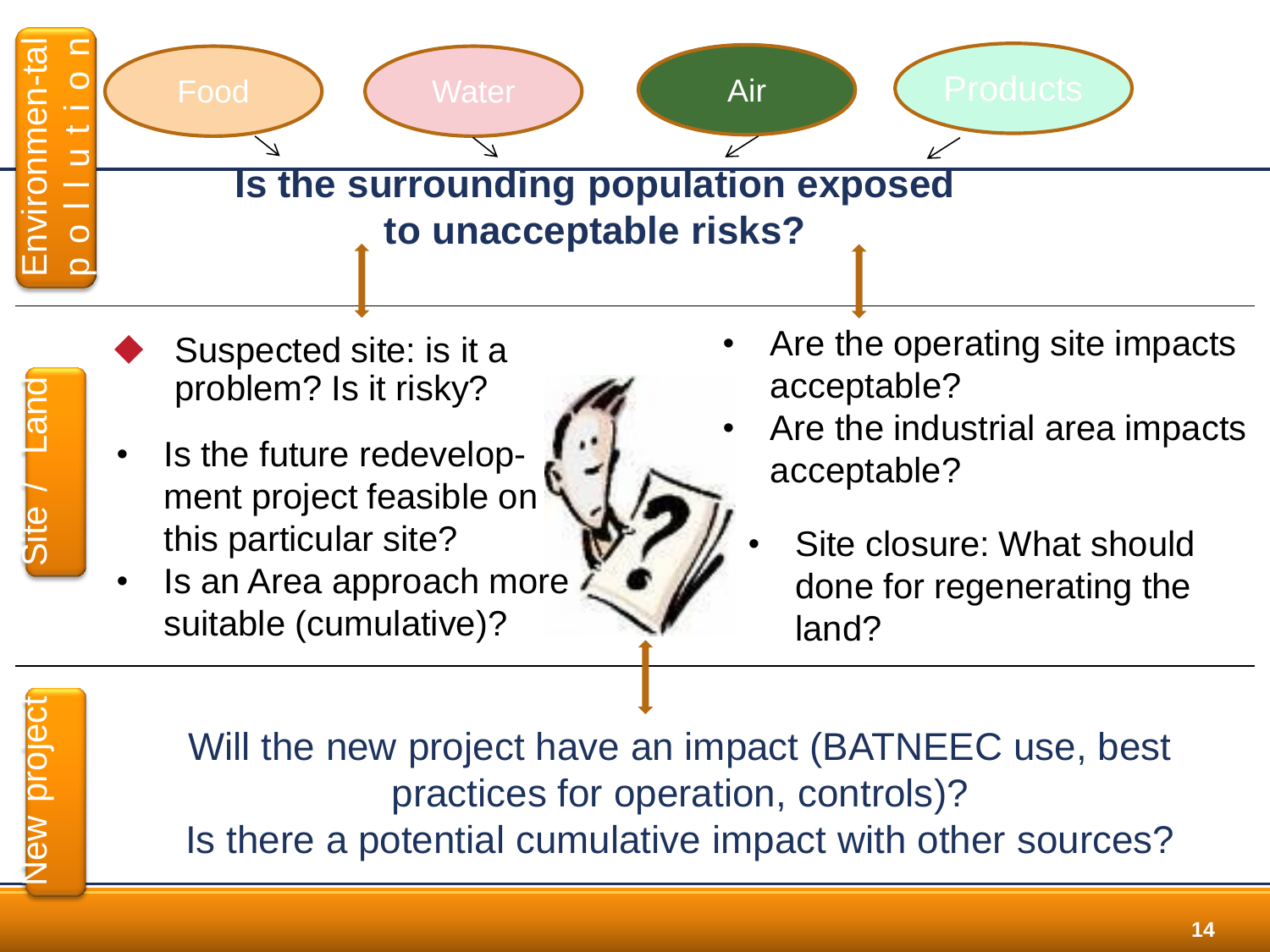### **Needs of evolution to meet new challenges 4 th generation of policy framework**

### ◆ Sustainable use of natural resources:

- consumption of resources should not exceed the carrying capacity of the environment,
- de-coupling of resource use and waste generation from economic growth.
- 'Verification' of environmental technologies (eco-efficient, evaluated against 'indicators')
- ◆ Life cycle thinking integrated to sector policies
- ◆ EU climate and energy targets ("20-20-20"targets): highly energy-efficient, low carbon economy.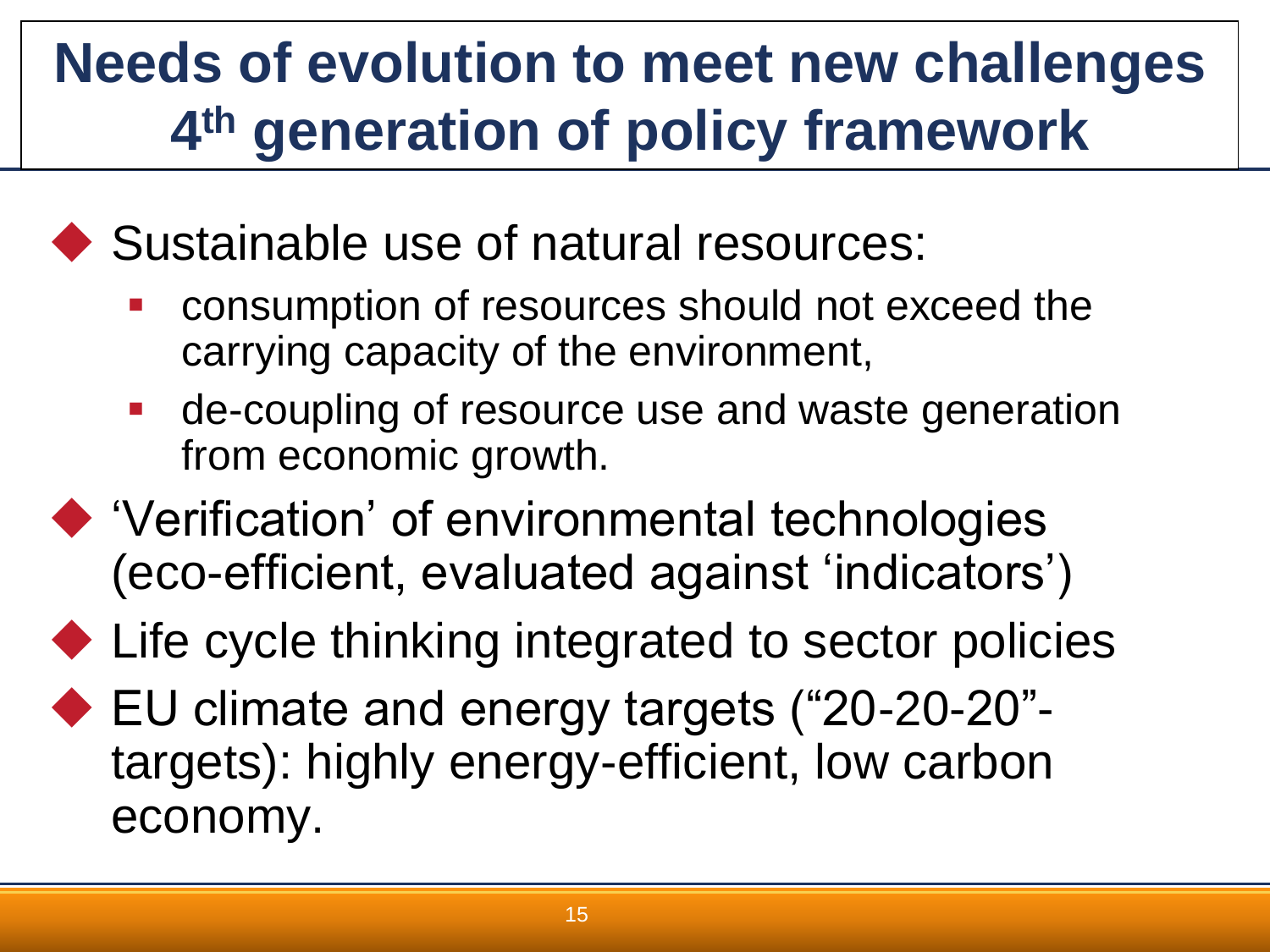### Contaminated Land Management A new paradigm

- ◆ Risk Assessment: investigating and understanding environmental impacts and risks taking a tiered approach
- ◆ Land Management: designing and implementing actions to *reduce negative consequences* and to *balance benefits*

#### **WATCH OUT:**

◆ not trading unacceptable risks against other **management objectives & aspects**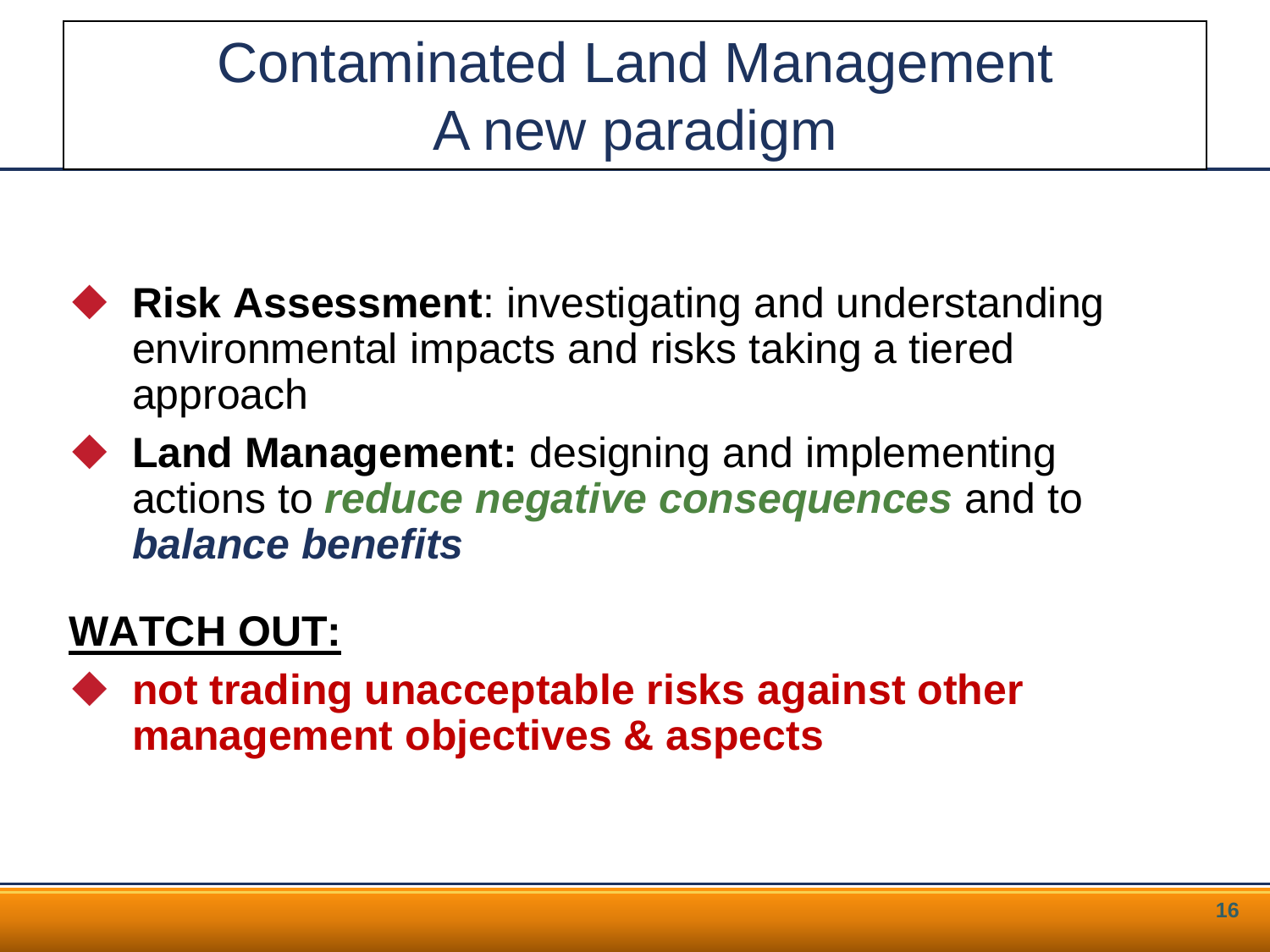### **What's common? What's different?**

|              | <b>Risk</b>                                                                             | <b>Sustainability</b>                                                                   |
|--------------|-----------------------------------------------------------------------------------------|-----------------------------------------------------------------------------------------|
| origin / use | economy / science                                                                       | ecology / policy                                                                        |
| based on     | mental construct                                                                        | ethical construct                                                                       |
| objective    | transparency                                                                            | fairness                                                                                |
| important    | single target<br>$\bullet$<br>accountability<br>$\bullet$<br>effectiveness<br>$\bullet$ | multi-objective<br>$\bullet$<br>interdependency<br>$\bullet$<br>efficiency<br>$\bullet$ |
| question     | Should we act?                                                                          | How can we act?                                                                         |
| support to   | <b>better decisions</b>                                                                 | better action                                                                           |
| strategy     | prevent or limit                                                                        | <b>synergy</b>                                                                          |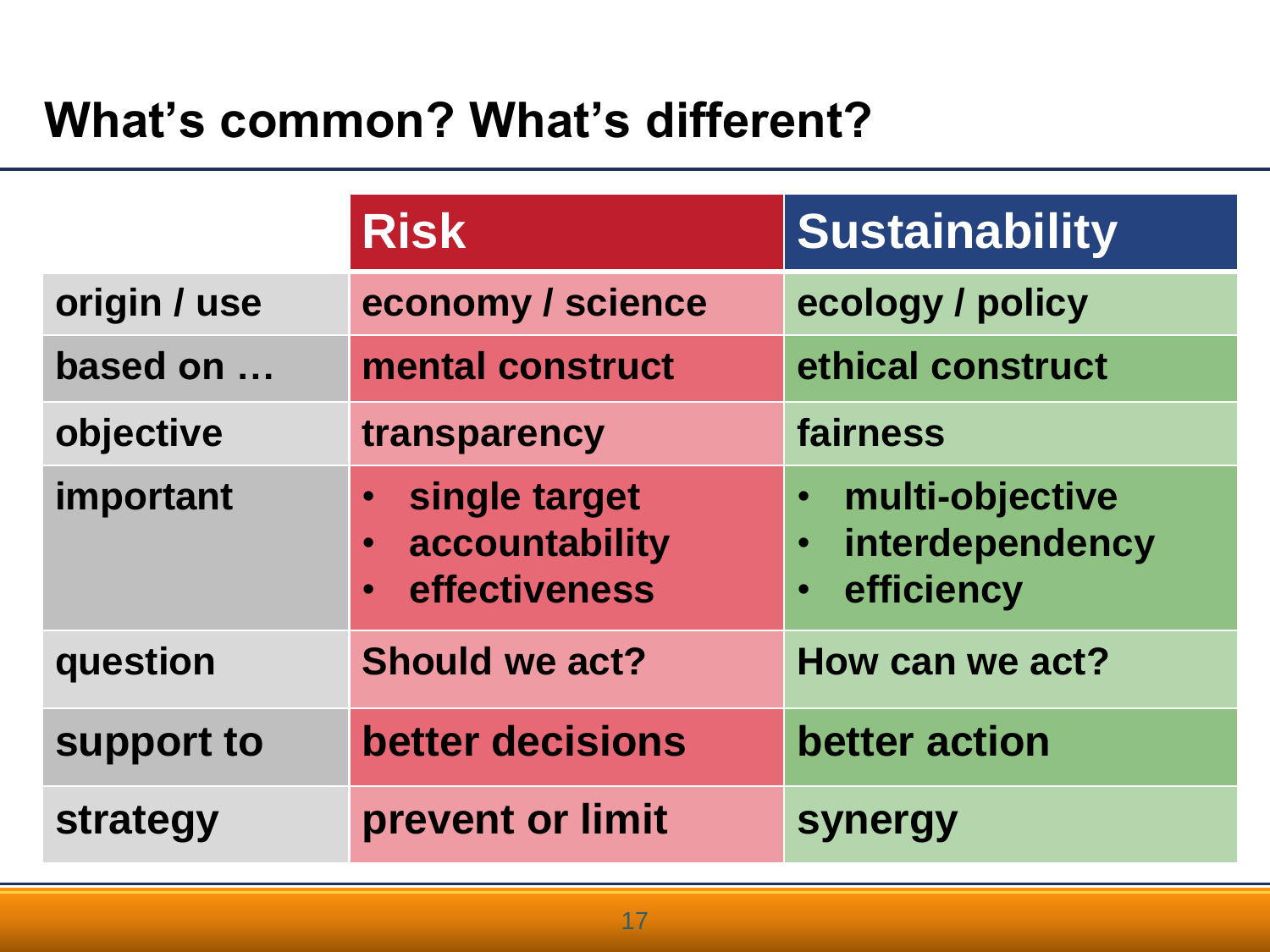### What we need to Enhance

### **MANAGING "LAND" (soil & groundwater)**

- ◆ matching human needs to natural resources and capacities
- ◆ crossing geographical and time scales (site to globe and back; short-, mid- and long-term)
- ◆ promoting synergies, avoiding irreversibility
- ◆ balancing the three pillars of sustainable land management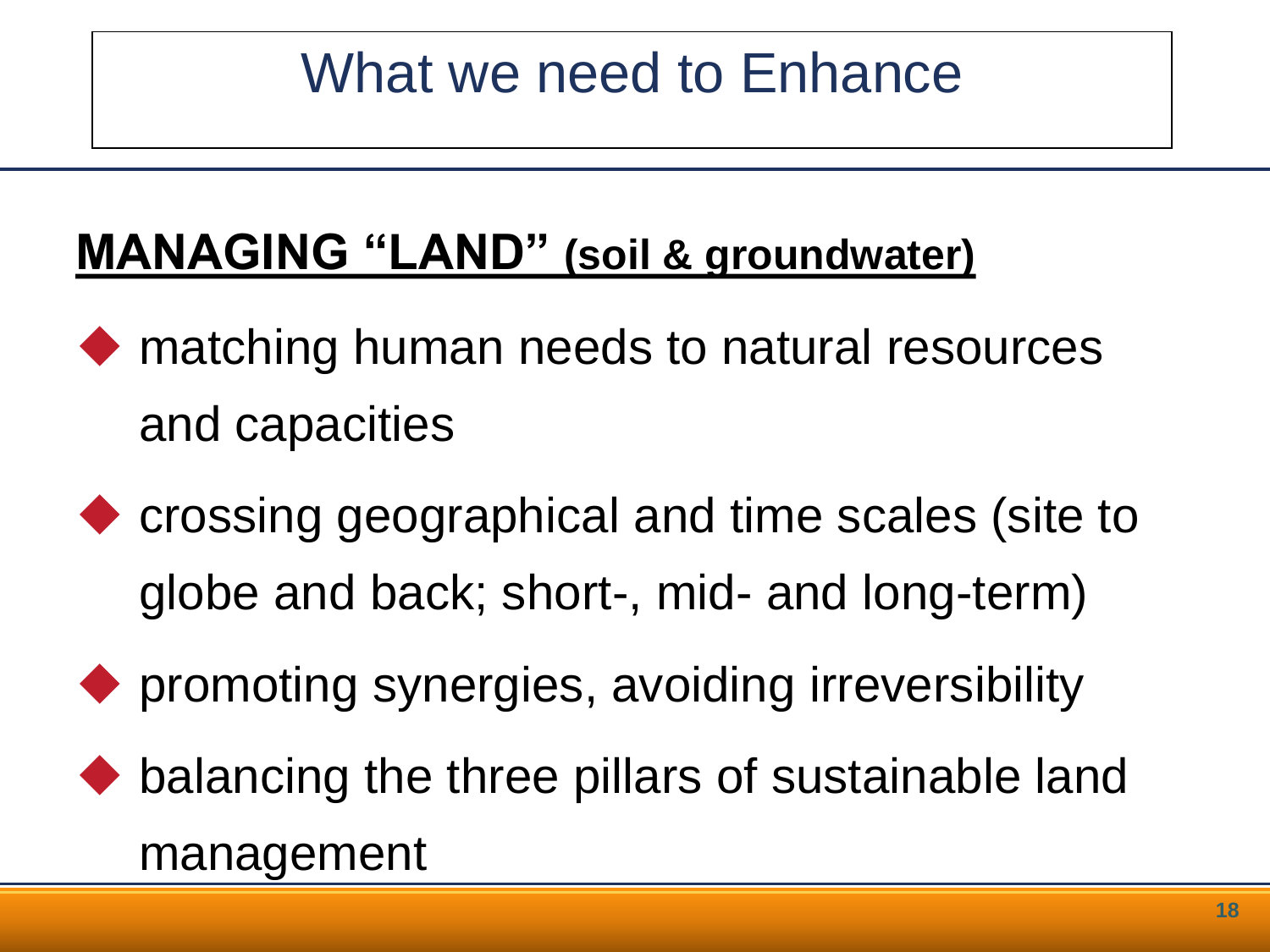### **Example 1: Action Scale issues**

- $\blacklozenge$  At site scale (if it is isolated, ...),
- $\blacklozenge$  At an impacted area due to site(s) emissions even when authorised by a operation permit (low punctual incremental on a long term).
- ◆ At community scale, in case of existence of several contaminated sites or in case of redevelopment project leading to land use change,
- At the scale of a catchment or even an entire river basin, if many contaminated sites are impacting the same water resources.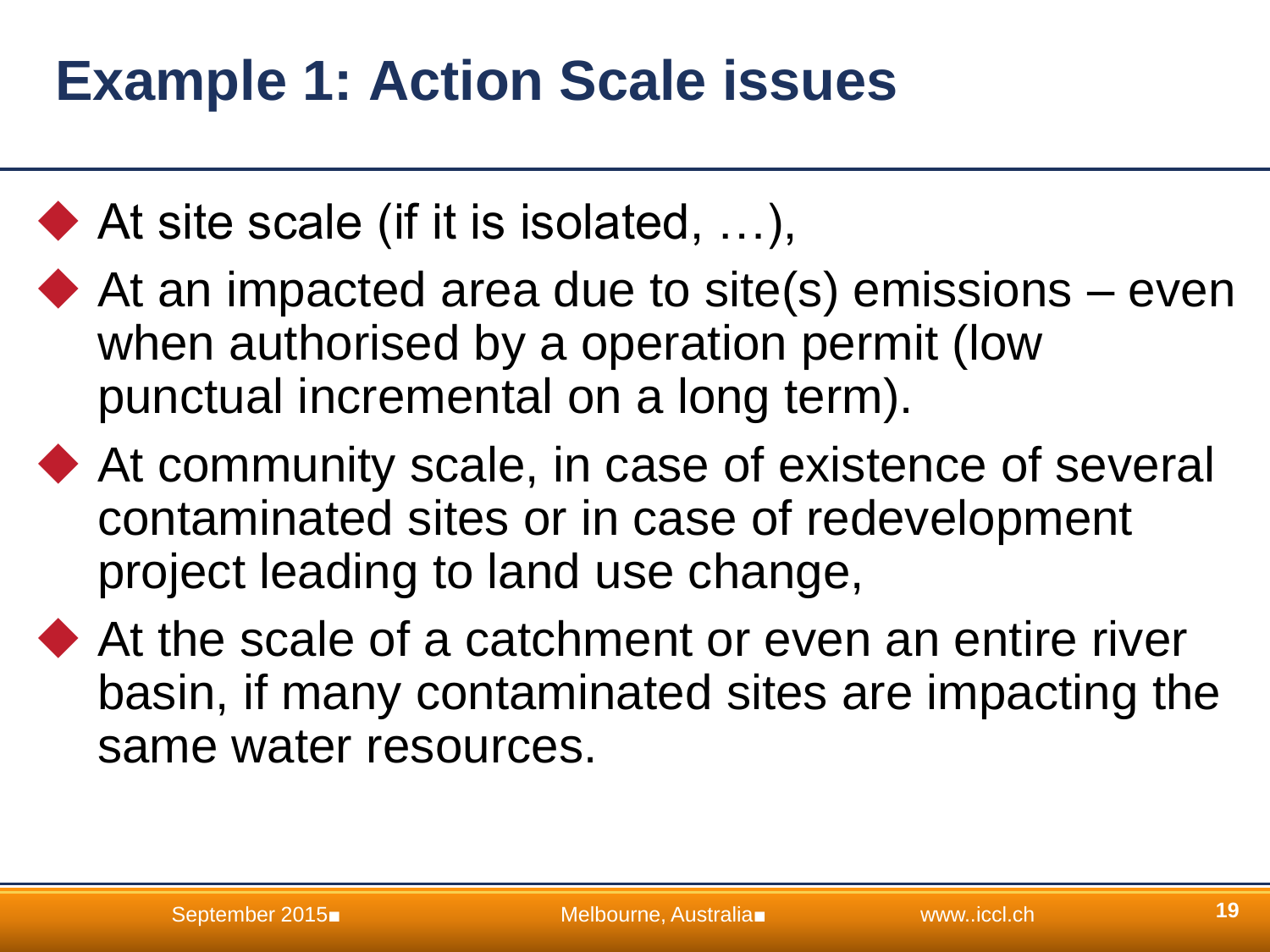### **Example 2: time frame issues**

#### ◆ Time vs specific impacts :

- If emergency or safety measures are considered as necessary when the risks are demonstrated / immediate action or at least on the short-term.
- ◆ Acting on soil and groundwater : Consider the transfer time in the unsaturated zone and in the aquifer.
- $\blacklozenge$  Timeframe of the redevelopment project or even of the urban planning in general.
- $\blacklozenge$  Time needed for assessing the efficiency of the actions taken at the relevant geographical scale.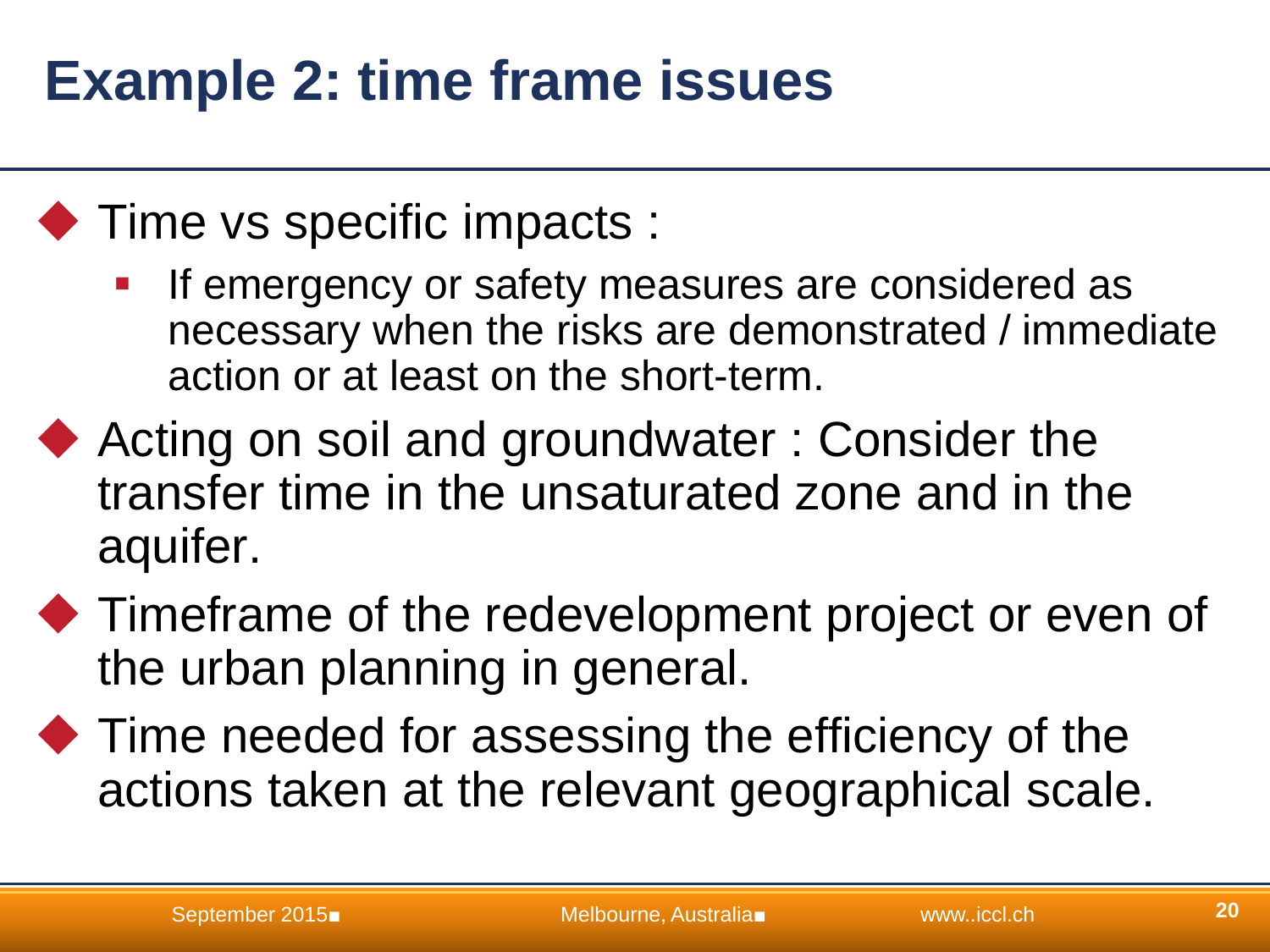### Sustainability in Land Management

#### **Environment protection**

- No problem shifting
- **Protecting Environment and Health against risks on the long term**
- **Reducing Emissions and footprints in land remediation and** management (water, energy, soil & land, ...)

#### **Social**

- Fostering local employment opportunities in communities where sites are reclaimed and reused.
- **Integrating reuse in land development needs**
- **Ethics & Equity**

#### **Economics**

- **Decrease Direct costs & Increase benefits**
- **Rising property values**
- **Project lifespan & flexibility**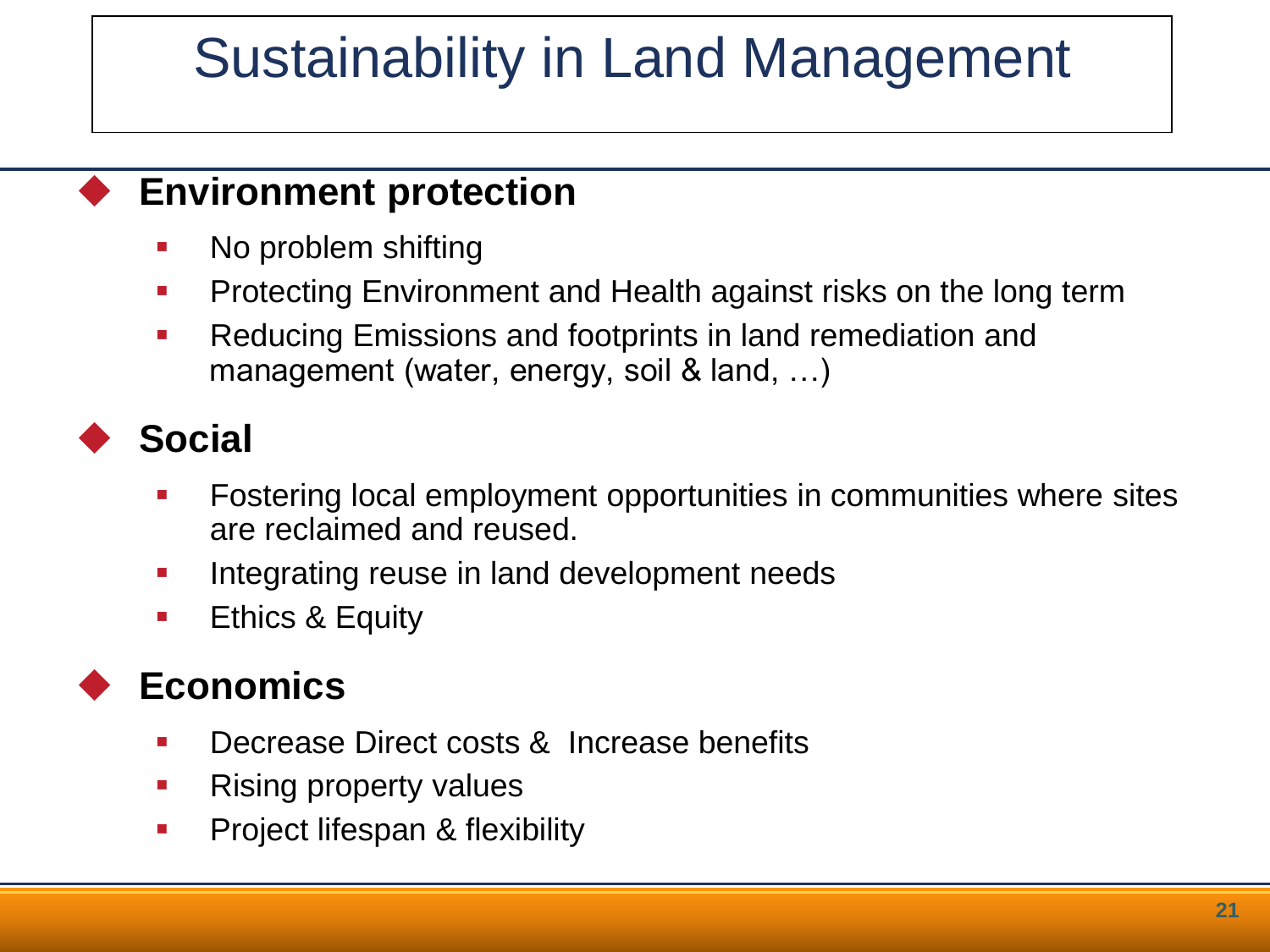### **Additional Principles**

- **Fitness for use:** to ensure safe use or reuse of contaminated sites by preventing unacceptable risks for citizens and the environment
- ◆ Stand-still: no further degradation of natural resources (soil and groundwater)
- ◆ Supporting sustainable development: to balance benefits at an appropriate scale and time frame
- **Transparency and fairness**: to establish well known assessment and decision criteria within appropriate consultation processes facilitating possible consensus of involved stakeholders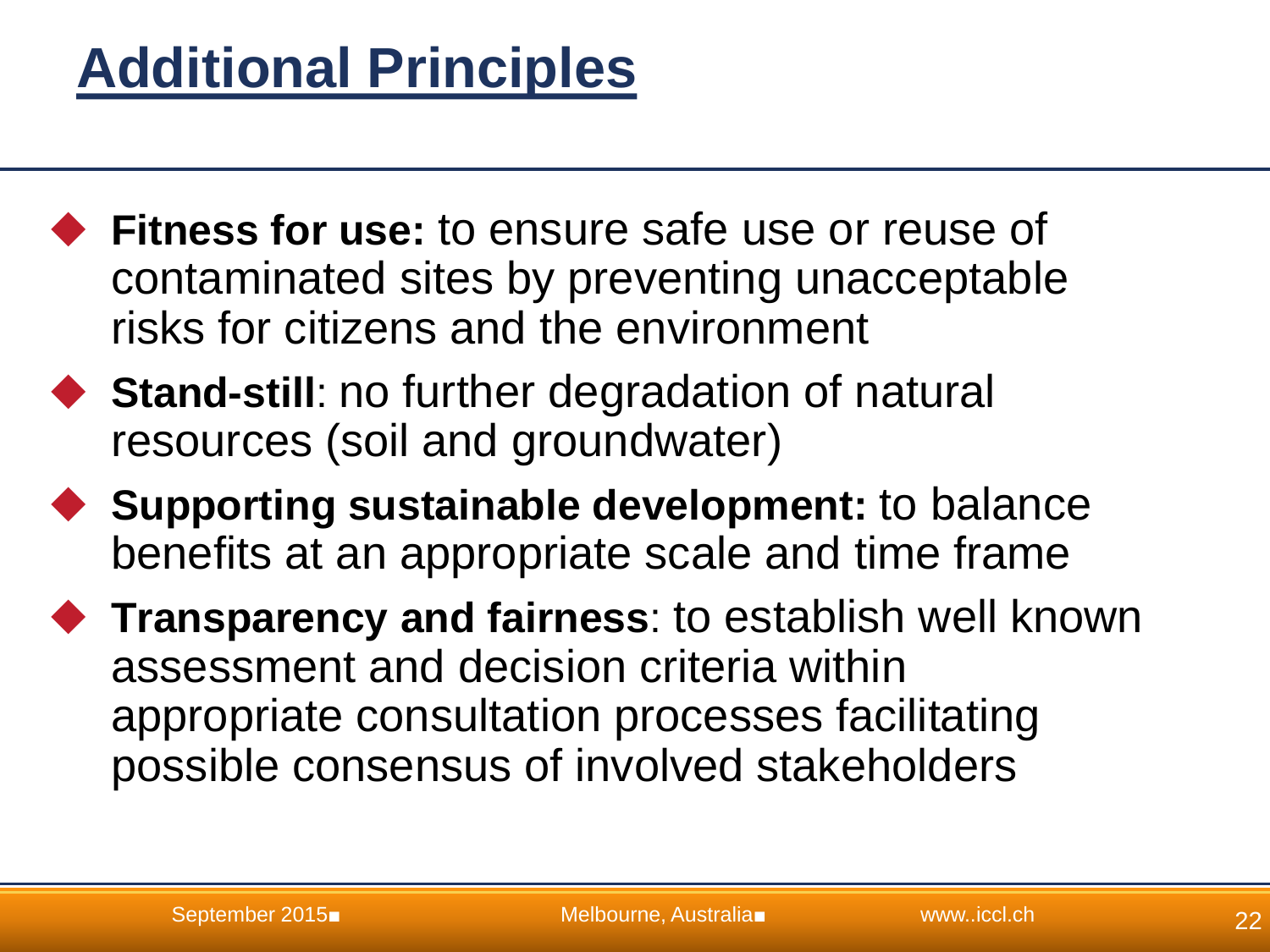### **CF / NICOLE Joint Position Paper**



**Risk-Informed and Sustainable Remediation** 

Pictures **Courtesy of WSP and National Grid** 

The COMMON FORUM on Contern land and en

ww.commonforum.eu

e of the European Community. S February 1999, NICOLE has been self supporting and is financed by the fees of its members.

www.nicole.org

#### **Joint Position Statement by**

#### **NICOLE and COMMON FORUM**

9 June 2013

Available in: English, Dutch, French, Italian, German, Portuguese, Spanish, Serb, Danish

Available on networks websites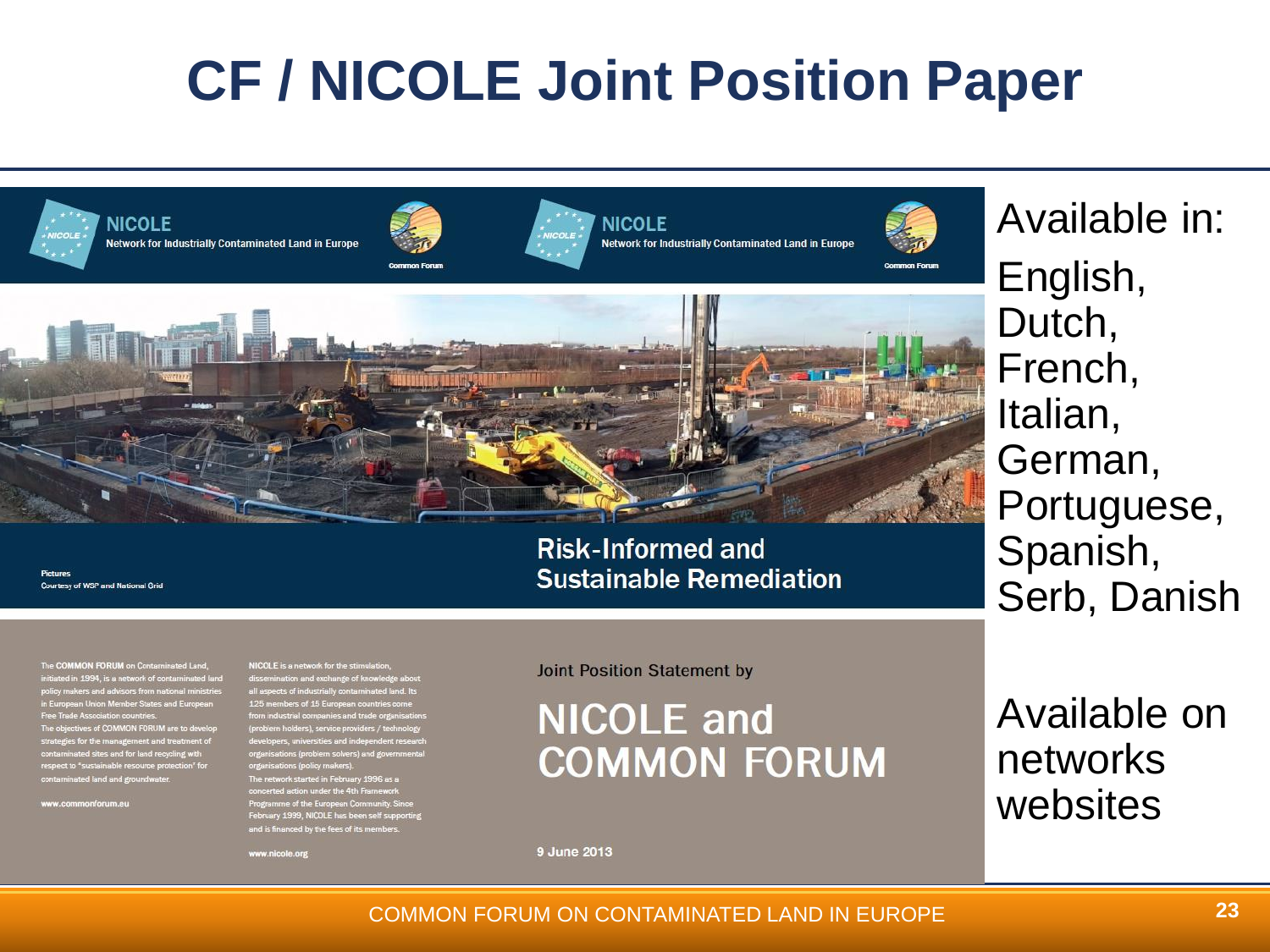# **SR Key Messages 1**

- ◆ Protection of human health and the environment is paramount
- ◆ SR seeks to maximise the overall benefit through a balanced and transparent decision-making process

#### ◆ SR principles embody:

- Importance of contributing to sustainable development
- Efficient use of environmental, social and economic resources; better/balanced remediation solutions, and enhanced land management
- ◆ Sustainability means different things to different people stakeholder engagement is crucial to define projectspecific objectives and collate feedback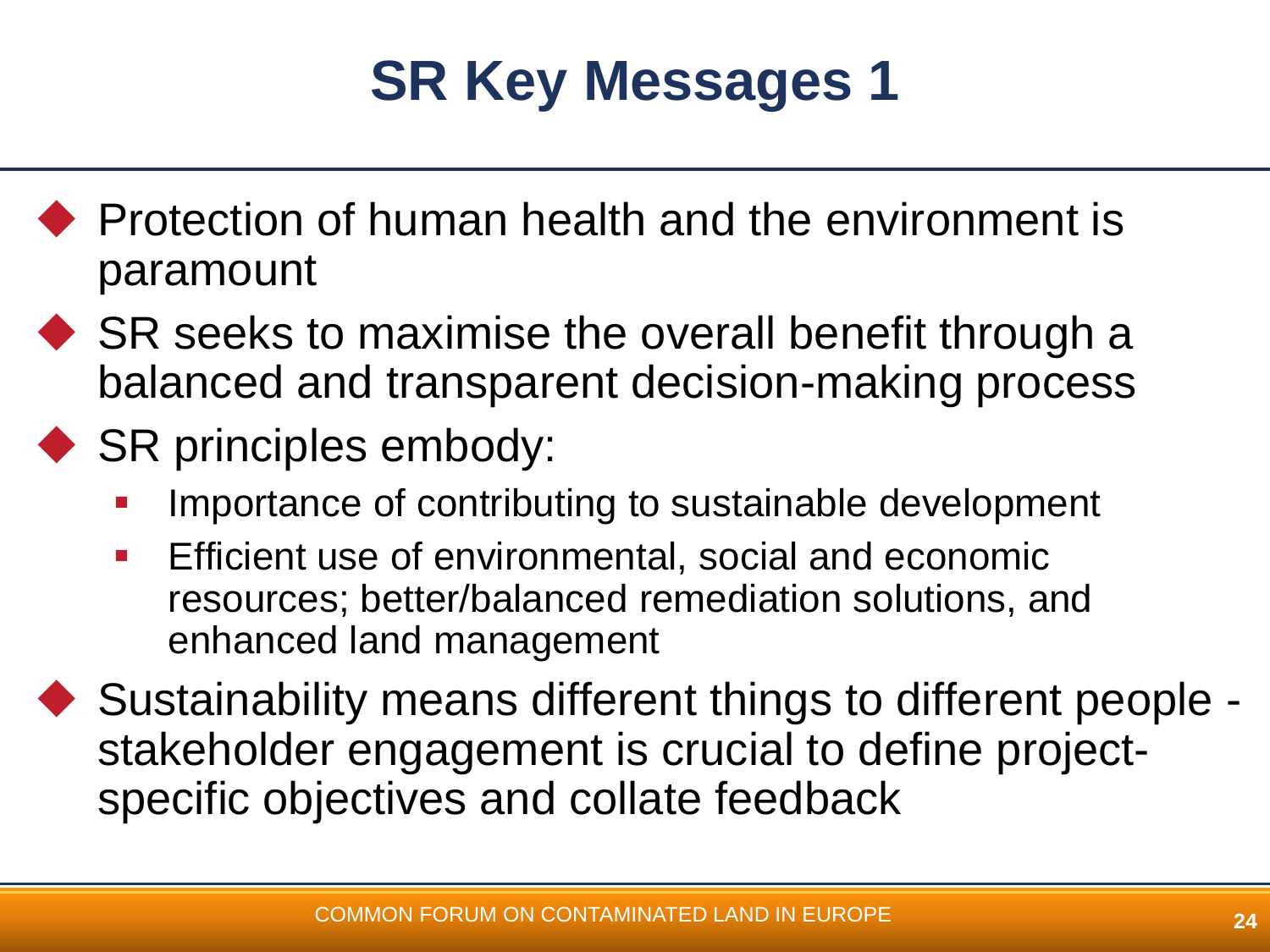# **SR Key Messages 2**

- Integration of the elements of sustainability in a balanced and proportional way, within specific legal and policy contexts, should begin as early as possible (when the sustainability gain is greatest), but continue throughout the life of a project
- Good practice SR, drawing from the work of CLARINET consistent with existing risk-informed con-land management practice, recommended for all future practice is described in current guidelines:
	- **SURF-UK Framework for Assessing the Sustainability of Soil** and Groundwater Remediation (CL:AIRE, 2010);
	- NICOLE Roadmap for Sustainable Remediation (NICOLE, 2010)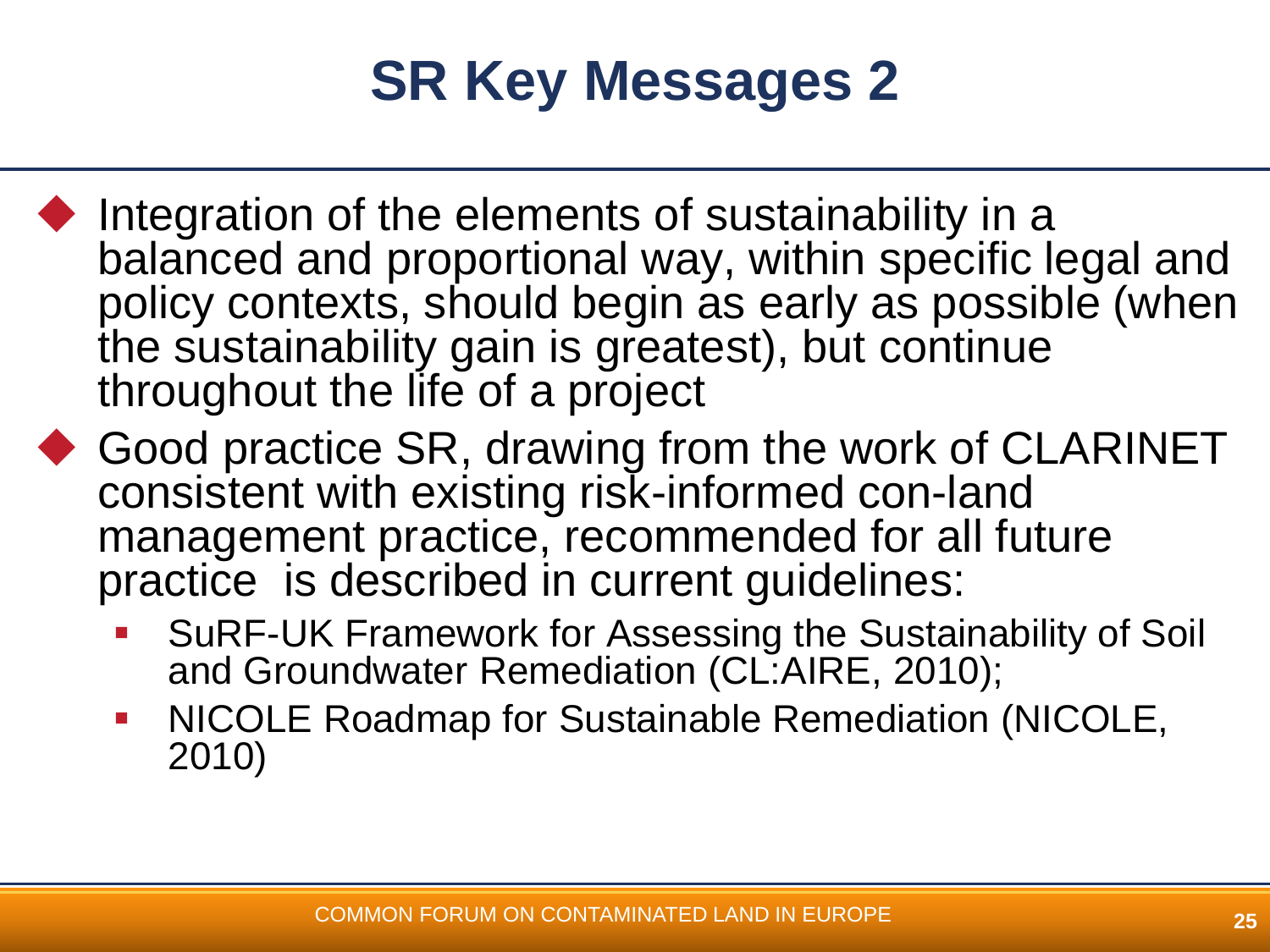### Green and/or Sustainable



 $\hat{*}$  NICOLE  $\hat{*}$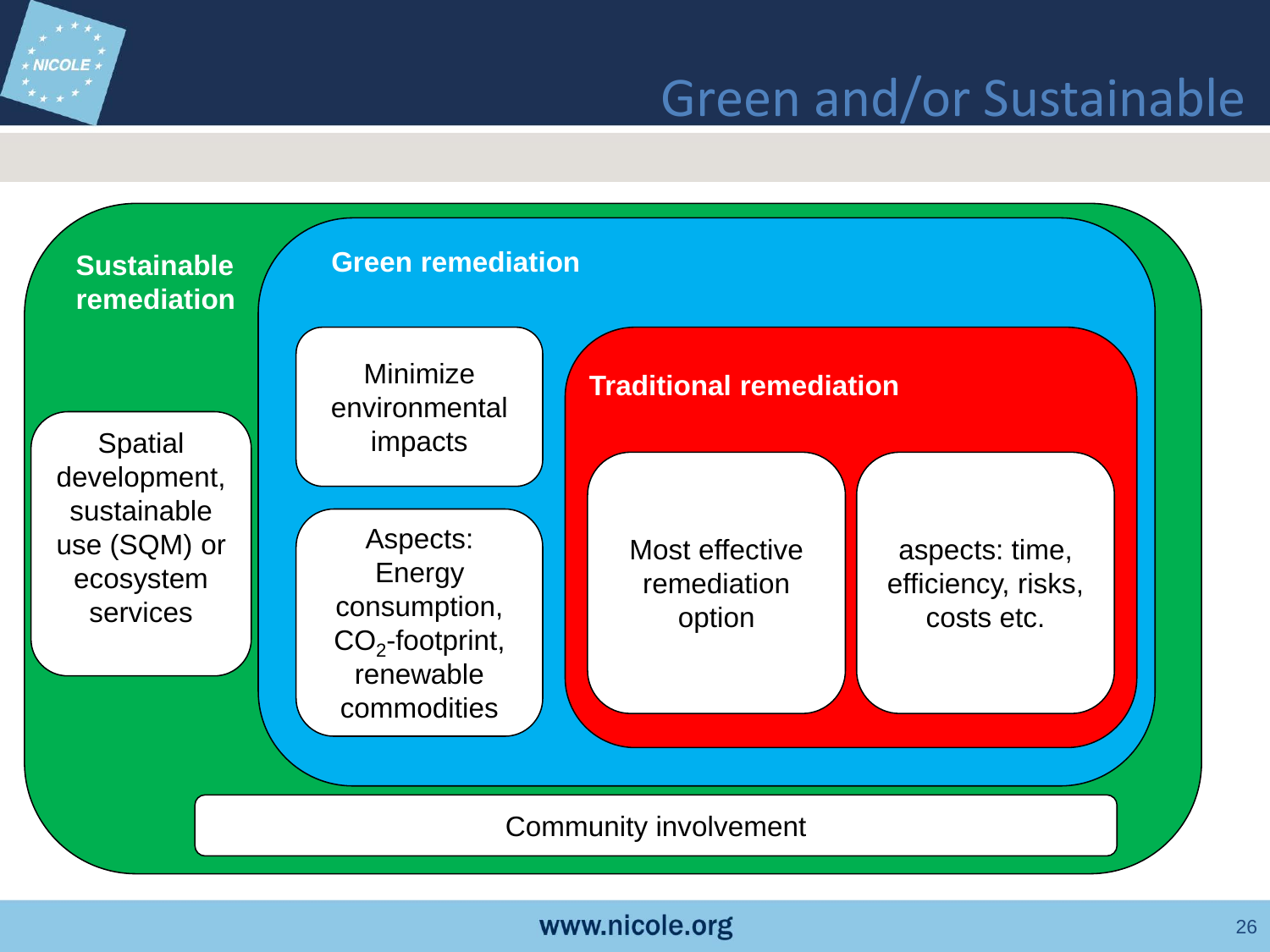### **Conclusions**

Recognise the efforts already done

- Different pieces of legislation
	- Existing Common Ground for managing Contamination
	- **RTD needs remaining**
- Need of real integration for more sustainability
	- The Soil Sediment Water system and its services!
	- **Need for sustainable land use and integrated** management of the soil-sediment-water system

Better common understanding/ building consensus